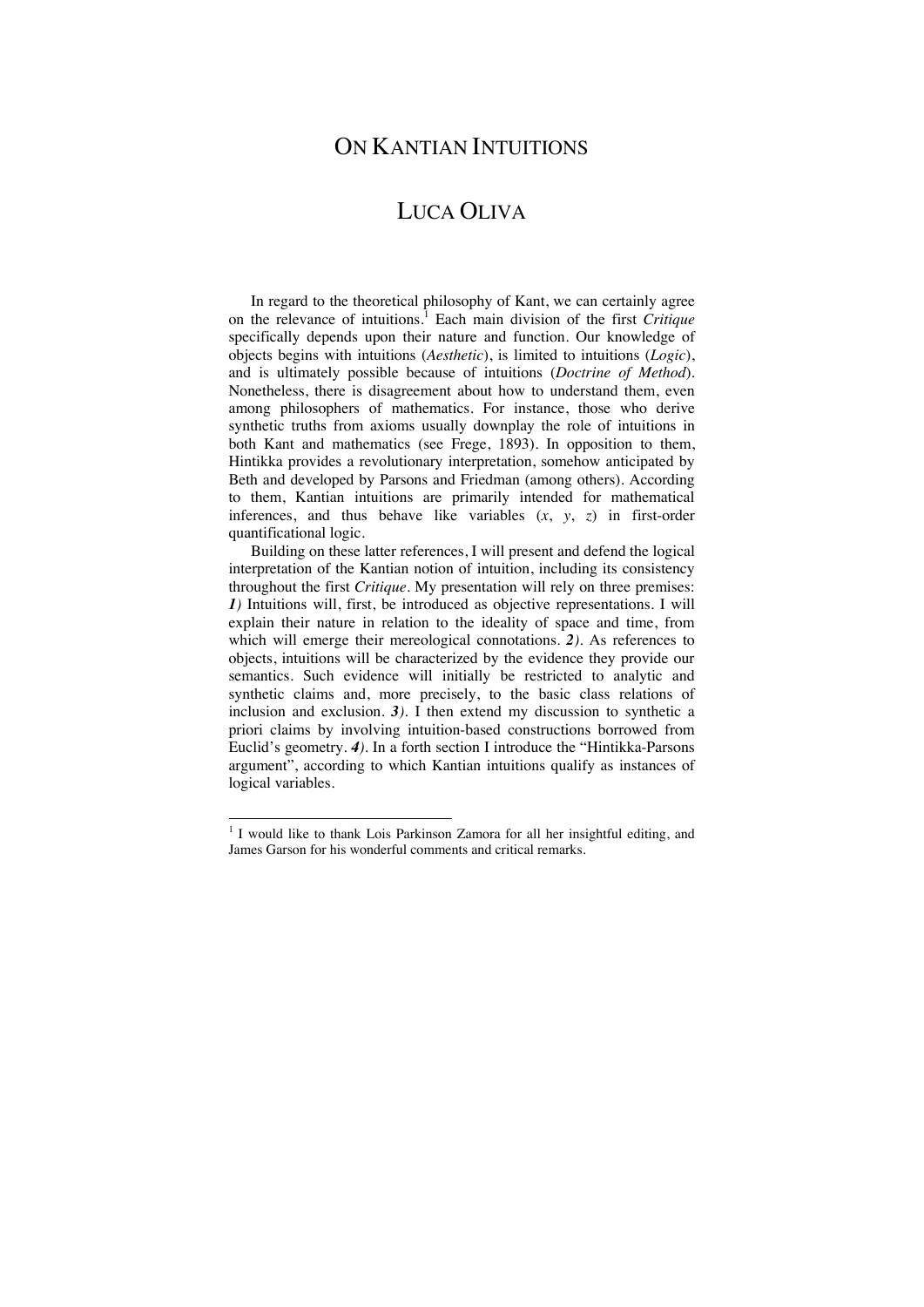After its presentation I will also defend this logical character of intuitions by appealing to *5)* the Kantian notion of quanta, and *6)* mathematical induction. In the first case, the notion of intuition will be developed into the notion of quantified partition, upon which Kant grounds the number concept. In the second case, I will show how that role which Kant attributes to intuitions is played in mathematics by variables that allow for inductive proofs.

## **1. Intuitions**

The notion of intuition is primarily discussed in the *Aesthetic*. Intuitions are representations of objects (B41), although such a definition could seem misleading because there are actually no objects without intuitions. In fact, they might be better defined as components of objects insofar as we recognize that objects are constructions which require certain structural components. In this sense, Kant thinks of intuitions as conditions of possibility for objective representations; and, accordingly, he thinks of an object as a collection of representations (properties), each of them corresponding to an intuition<sup>2</sup>: "objects are nothing but mere representations of our sensibility" (A30/B45).

Let's recall that Kant properly distinguishes between things as 'they are in themselves' (at best, noumena) and things as 'they appear to us' (phenomena). These are not separate objects but two sides of one and the same object (many readers of Kant stress the difference rather than the relation of the two). Kant does not hold a Platonic view of reality: intuitions do not represent independent objects, strictly speaking, but rather grasp (or receive) something of the things in themselves and represent it objectively; such things in themselves are "the true correlate of sensibility" (A30/B45), and "by that is meant a something  $= X$ " (A250), which is always presupposed in that which appears.

Intuitions are further classified as empirical and pure representations. Intuitions turn empirical as sensation comes into play. This latter is a posteriori since it derives from an affection: "that intuition which is in relation to the object through sensation, is entitled *empirical*"; in contrast to sensations, intuitions are a priori components of objective representations, whereas representations "in which there is nothing that belongs to sensation" are *pure* (A20/B34). Thus, any object is initially given as a collection of empirical intuitions, but neither the sensation nor the collection pertains to pure intuition. The former (sensation) is provided by

<sup>&</sup>lt;sup>2</sup> See Philip Kitcher, 1992.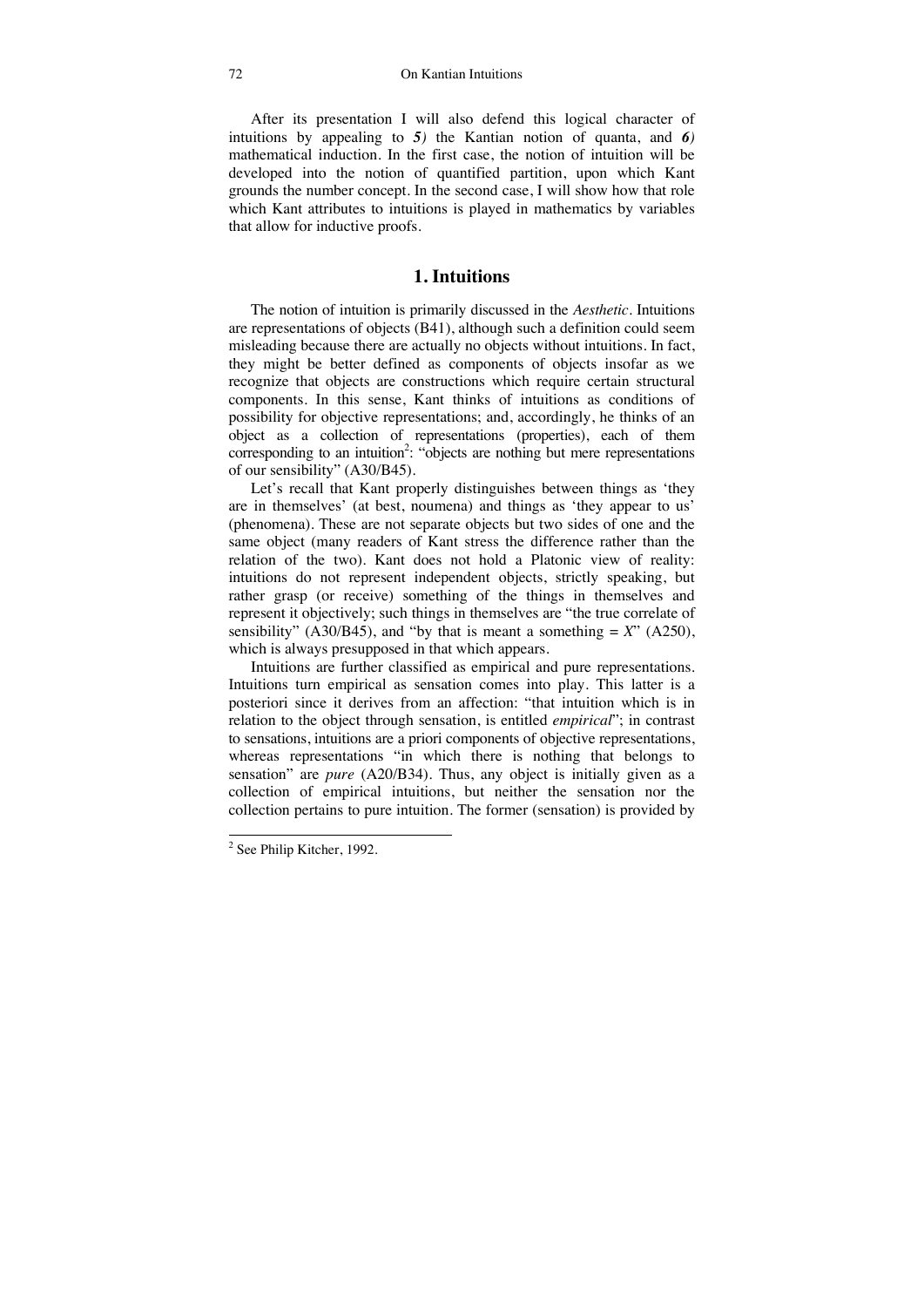affections of our sensibility, the latter (collection) by some categories of our thought. Kant holds that the manifold of intuitions comes blindly without synthesis, whose unifying function derives from logical activity. Therefore, the access to pure intuition requires a double abstraction.

If I take away from the representation of a body that which the understanding thinks in regard to it, substance, force, divisibility, etc., and likewise what belongs to sensation, impenetrability, hardness, colour, etc., something still remains over from this empirical intuition, namely, extension and figure. These belong to pure intuition, which, even without any actual object of the senses or of sensation, exists in the mind *a priori* as a mere form of sensibility. (A20-1/B35)

Since pure intuitions are what remain after abstraction, they are structural components (a priori conditions) of any object, given that no further abstraction from objects is possible. Kant is saying that we cannot represent an object without such components. This impossibility is properly addressed by Allison: "if *x* can be (or be represented) without *A*, *B*, *C* and their mutual relations, but *A*, *B*, *C* and their mutual relations cannot be (or be represented) without  $x$ , then  $x$  must be viewed as a condition of the possibility of *A*, *B*, *C* and their mutual relations (or the representation thereof)" (2004: 104). This makes clear Kant's reason for immediately identifying the forms of sensibility with space and time<sup>3</sup>. If an object is a collection of representations, each representation occupies a place in space; if abstracted from anything concrete, the collection itself (synthesis) nonetheless remains along with its ideal places. These ideal spaces are pure intuitions that, accordingly, behave like placeholders  $-$  a position I will pursue by referring to statement functions in predicative logic.

Let's recall that a statement function  $(F)$  is what remains after a quantifier is removed, namely a pattern for statements whose variables are freed. If we look at the rules for removing and introducing quantifiers (which allow for deduction otherwise impossible), Kant, in this case, relies on existential generalization (EG): from *En* or *Ey* to  $(\exists x)Ex$ , namely if *Fa* or  $\vec{F}$ *y* then  $(\exists x) \vec{F}$ *x* (e.g., if one or all numbers of *A* are even, then some number in *A* is even). In this way, Kant can properly derive bound variables (via EG) from statements made of constants (empirical intuitions), and eventually free them (pure intuitions) and play with them.

<sup>&</sup>lt;sup>3</sup> A different view is held by Pippin (1982: 55).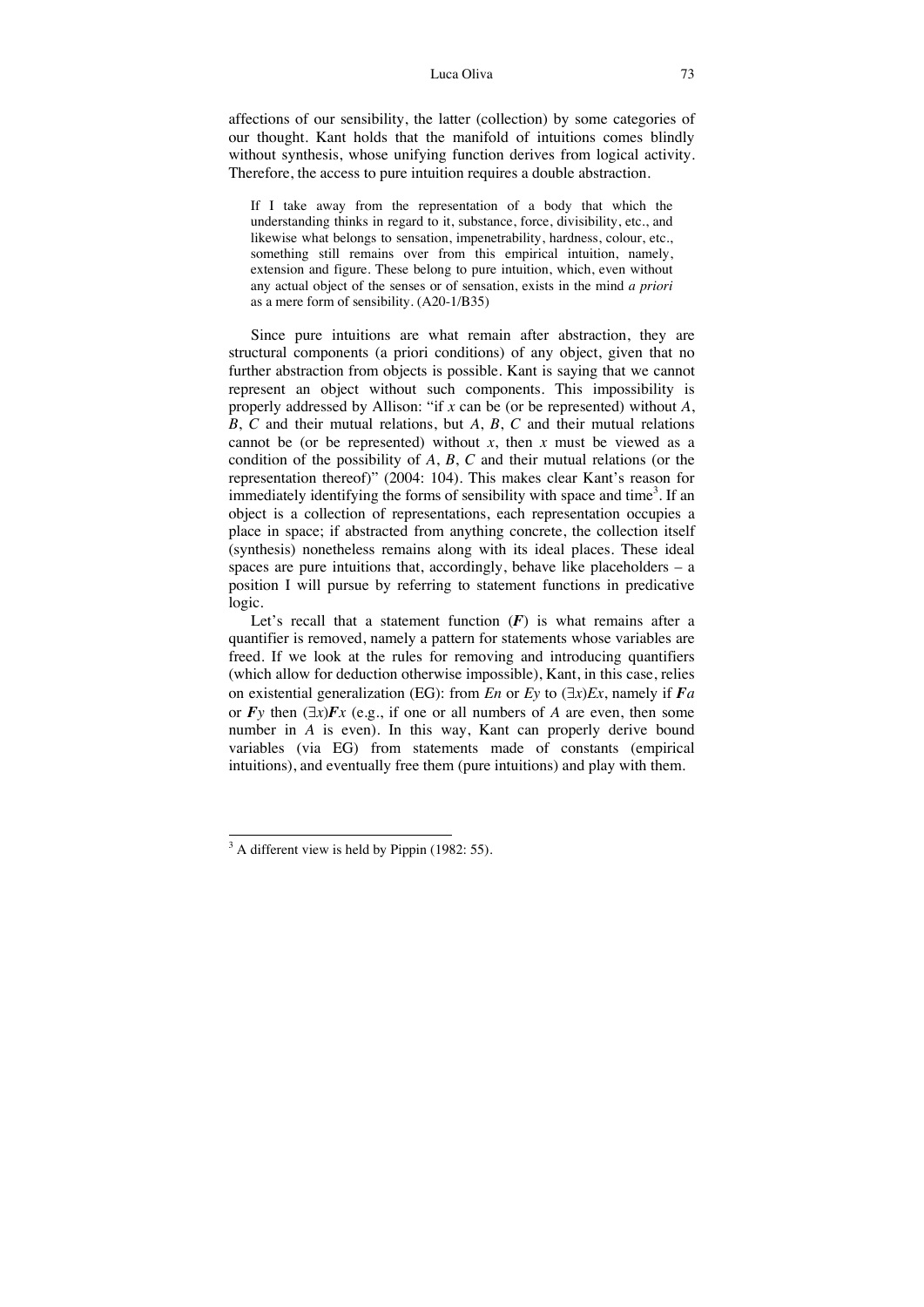Consistently, Kant defends the ideality of space and time.<sup>4</sup>  $\boldsymbol{a}$ *)* Space and time are constantly presupposed by our intuitions, each of them taking place within the spatiotemporal framework, and *b)* because they are still something after everything empirical is removed, they are something ideal. Kant elaborates these matters as follows: *a)* In order to represent objects "as outside and alongside one another, and accordingly as not only different but in different places, the representation of space must be presupposed" (A23/B38); and, "Only on the presupposition of time can we represent to ourselves a number of things as existing at one and the same time (simultaneously) or at different times (successively)" (A30/B46). *b)* "We can never represent to ourselves the absence of space, though we can quite well think it as empty of objects" (A24/B38); and, "We cannot, in respect of appearances in general, remove time itself, though we can quite well think time as void of appearances" (A31/B46).

Space and time have everything to do with places, that is, their geometrical and topological characteristics. This feature reveals the mereological nature of intuitions<sup>5</sup>, which allows for compositions of parts and wholes. With pure intuition, "all the manifold of appearance is intuited in certain relations" (A20/B35), namely determined and ordered in *a)* space and *b)* time. These relations are further described in mereological terms: *a)* diverse spaces are "only parts of one and the same unique space"  $(A25/B39)$ , like  $\boldsymbol{b}$ <sup>*'*'</sup> different times are but parts of one and the same time" (A31/B47). Thanks to the nature of our intuitions, we can even play with these compositions:  $a$ <sup>*'*</sup> "space is essentially one; the manifold in it [...] depends solely on [the introduction of] limitations", but "these parts cannot precede the one all-embracing space, as being [...] constituents out of which it can be composed; on the contrary, they can be thought only as *in* it" (A25/B39). Similarly, *b)* "every determinate magnitude of time is possible only through limitations of one single time that underlies it" (A32/B48) because the original representation of time is given as unlimited. Space and time behave like the notion of universe in logic,

j

<sup>&</sup>lt;sup>4</sup> I will *not* address the controversial conclusions that Kant draws. He defines space and time as necessary a priori representations that cannot be empirically obtained, whose nature is  $a$ *)* neither an absolute, self-subsistent entity  $b$ *)* nor a property of things in themselves, but  $c$ *)* a subjective condition (of sensibility) that is both prior to all experience and determining the relations of objects in that experience; therefore *d)* they are *ideal* before things in themselves but also *real* because they possess objective validity before all appearances. Notoriously, Kant neglects a third alternative, "namely, that though our intuition of space is subjective in origin, space is itself an inherent property of things in themselves" (Kemp Smith, 1918: 113).

<sup>&</sup>lt;sup>5</sup> See Richard E. Aquila, 1994.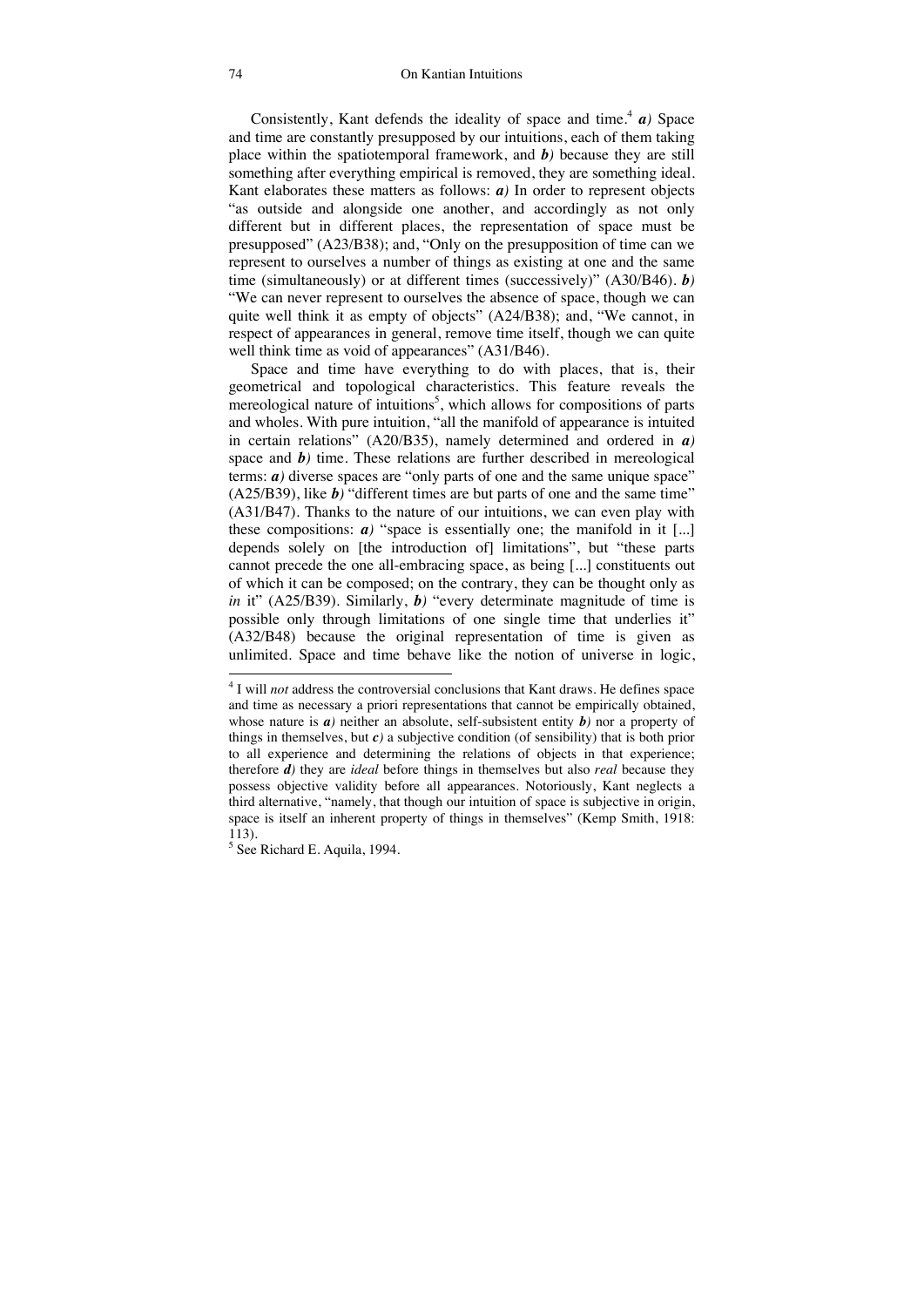namely like a whole whose parts (or quantities) are represented only through limitations of an infinitude that is ideal and original. The only difference between space and time is that "all parts of space coexist *ad infinitum*" (A25/B40), while "different times are not simultaneous but successive (just as different spaces are not successive but simultaneous)" because "time has only one dimension" (A31/B47).

Let's draw a partial conclusion. In the *Aesthetic*, Kantian intuitions carry two logical connotations. First, they behave like placeholders: since pure intuitions stand for anything empirical whatsoever, they recall the idea of logical variable. Second, the framework of these intuitions is characterized by part-whole relations. And intuitions represent such relationship.

In what follows, I further investigate the logical nature of Kantian intuitions addressing their cognitive function.

## **2. Analytic and Synthetic Judgments**

The relation between intuitions and judgments (and their conceptual terms) is the basis of Kant's strategy to merge empiricism and rationalism, and is, indeed, what his theoretical philosophy is all about. I see two specific reasons why he associates intuitions and judgments. *a)* As a collection of representations, each of them corresponding to an intuition, an object (like a whole) always entails a certain unity of its parts. Each representation of an object is called "partial representation" (A32/B48), and the unity (whole) of all partial representations is the object itself. Therefore, intuitions are from the outset subject to some synthesis (category of thought or concept) – let's briefly recall that a category of thought is a kind of synthesis, which is also called a concept. Thus, "concepts rest on functions", and by "function" Kant means "the unity of the act of bringing various representations under one common representation" (A68/B93). Similarly, "all judgments are functions of unity among our representations" (A69/B93), but these latter are *higher* representations, namely concepts that comprise *immediate* representations (i.e., intuitions). *b)* As references to objects (A19/B33), intuitions provide evidence for our semantics. Consider the case of "a combination of contradictorily opposed predicates in one and the same object, for instance, the being and the notbeing of one and the same thing in one and the same place", a case that rests entirely on intuitions: "Only in time can two contradictorily opposed predicates meet in one and the same object, namely, *one after the other*" (B48-9). Intuitions ultimately justify any kind of judgment, starting with the basic analytic and synthetic ones.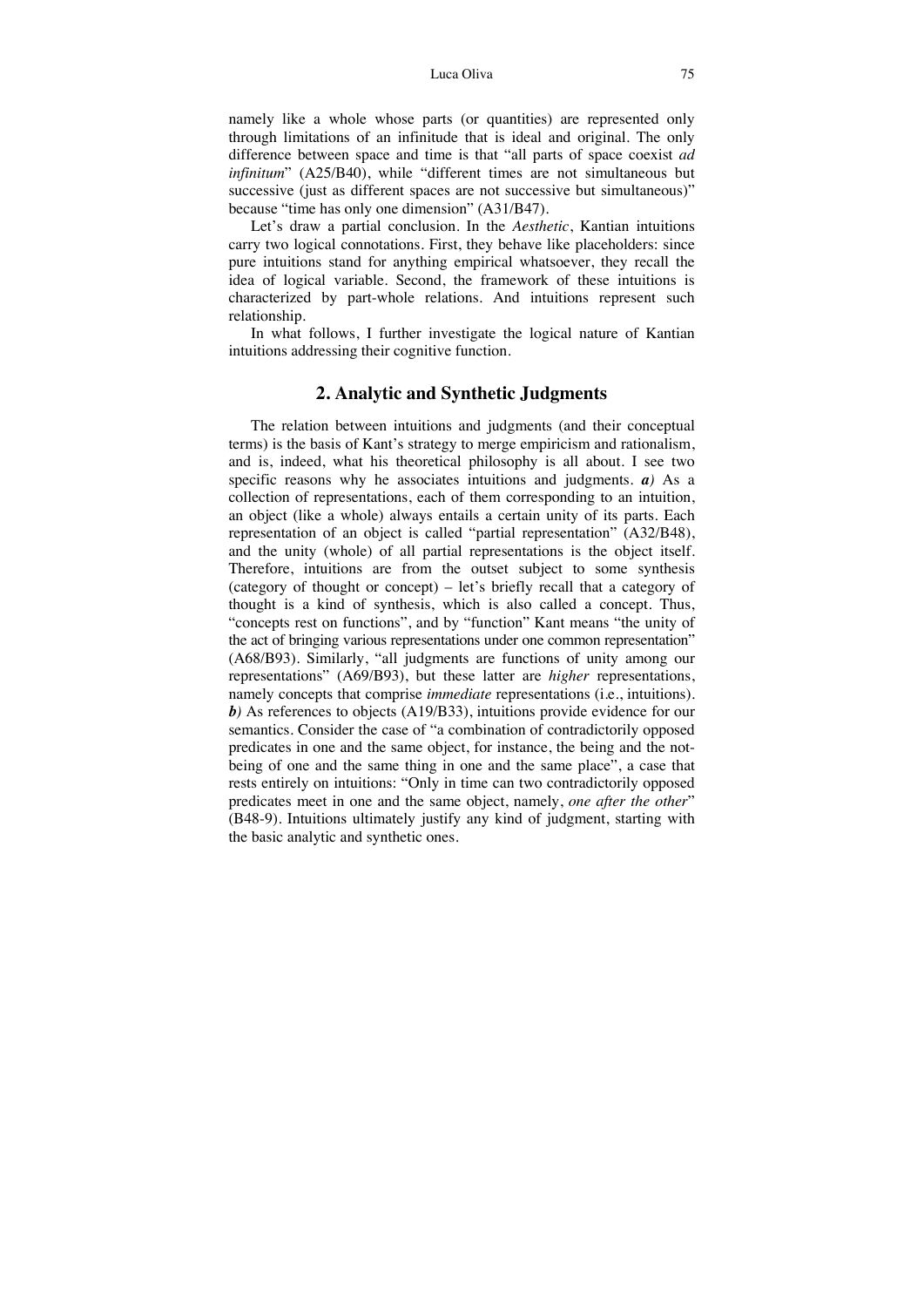If we stipulate that a proposition is either true or false (but not undecided<sup>6</sup>), then establishing the truth-value requires evidence of some sort. As Ayer (1952: 71-87) puts it, all evidence can be either empirical or analytical, the former relying on experience, the latter deriving from preestablished compositions (of mereological or set-theoretic nature). Sentences like 'the apple is green' (*Ga*) are true or false insofar as the parts and their a posteriori relation can be observed: their truth relies on some correspondence between experience and semantics. Sentences like 'apples are fruit'  $(x: Ax \supset Fx)$  are true by definition since their parts are a priori related by linguistic convention: their truth relies on the coherence of the part-whole relations.

In all judgments in which the relation of a subject to the predicate is thought (I take into consideration affirmative judgments only, the subsequent application to negative judgments being easily made), this relation is possible in two different ways. Either the predicate B belongs to the subject A, as something which is (covertly) contained in this concept A; or B lies outside the concept A, although it does indeed stand in connection with it. In the one case I entitle the judgment analytic, in the other synthetic. (A6-7/B10)

Kant is saying that all judgments are reducible to categorical propositions of either **A** (All *Ss* are *Ps*) / **E** (No *Ss* are *Ps*), or **I** (Some *Ss* are  $Ps$ ) / **O** (Some *Ss* are not *Ps*) types, the Venn diagrams of which show the relations of *S*-class and *P*-class in terms of inclusion and exclusion. Kant centers the difference among judgments on the distribution of *S*-class – let's recall that a term is distributed if the proposition says something about every member of the class denoted by the term. *a)* If distributed, either *S* behaves like a subset of *P*, whose relation with *P* turns into a union equal to *P*: if  $S \subset P$ ,  $S \cup P = P$ ; or *S* behaves like a disjoint set, whose relation with *P* turns into an intersection equal to an empty set: if *S* and *P* are disjoint,  $S \cap P = \emptyset$ . The two relations, respectively, instantiate inclusion and exclusion in universal claims. *b)* If *S* is *not* distributed, either *S*'s relation to *P* behaves like an intersection of two sets, which is equal to the set of all elements belonging to both *S* and *P*: that is,  $S \cap P = \{x : x \in S \text{ and } x\}$  $x \in P$ ; or *S*'s relation to *P* behaves like the symmetric difference of *S* and *P*, which consists of all elements belonging to *S* or *P* but not to both *S* and *P*: that is,  $S \oplus P = (S \cup P) \setminus (S \cap P)$ . The two relations, respectively, instantiate inclusion and exclusion in particular claims.

-

<sup>6</sup> See James W. Garson, 2014.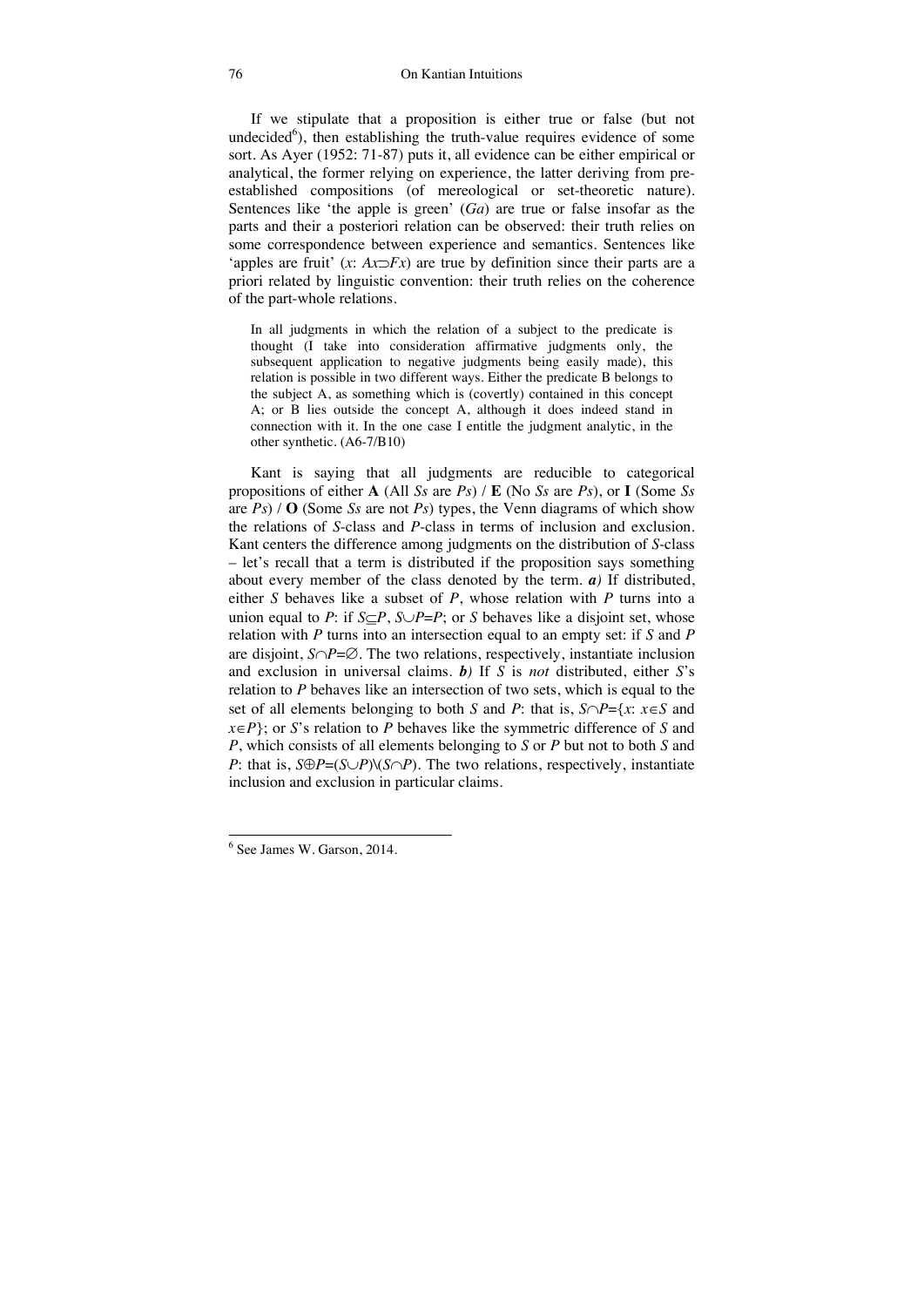Analytic and synthetic judgments, respectively, correspond to **A**/**E** and **I**/**O** types of claims. Kant simplifies and considers only **A** type, where *S* behaves like a proper subset of *P* (if  $S \subset P$ ,  $S \cup P = P$ ), and **I** type, where the intersection of *S* and *P* is equal to a non-empty subset of *S* and *P* ( $S \cap P \subset S$ ) and  $S \cap P \subset P$ ). In both cases, the justification of the truth-values requires some evidence:  $a$ *)* analytic judgments rely on the coherent distribution of their parts, *b)* synthetic judgments require some sort of correspondence. And in both cases, intuitions provide such evidence: respectively, *a)* as parts mereologically related, and *b)* as references to objects. Consistently, if intuitions are pure, the evidence supplied is non-empirical.

Given two classes (like  $S$  and  $P$ ), analysis and synthesis<sup>7</sup> are operations to derive a further part.8 *P*-class includes *S*-class if a part of *P*-class is equal to *S*-class; asymmetrically, *S*-class and *P*-class are synthesized if they share a common part. In the former case, the part in question is derived (analyzed) from *P*-class; in the latter case, it is produced from the overlapping of *S*-class and *P*-class. Analysis and synthesis are ways to obtain the wanted part within the scope of Kantian judgments, especially of those related to quantity which are explicitly defined by "the relations of inclusion or exclusion between extensions or spheres of concepts" (Longuenesse, 1998: 247).

As to quantity, judgments are either *universal* or *particular* or *singular*, accordingly as the subject is either *wholly in*cluded in or *ex*cluded from the notion of the predicate or is only *in part in*cluded in or *ex*cluded from it. In the *universal* judgment, the sphere of one concept is wholly enclosed within the sphere of another; in the *particular*, a part of the former is enclosed under the sphere of the other; and in the *singular* judgment, finally, a concept that has no sphere at all is enclosed, merely as part then, under the sphere of another. (Log AA 9:102)

As logical operations, analysis and synthesis require proofs. Deduction and induction seem to satisfy this requirement, since they pertain to proving processes. But both have downsides. Since they are obtained via induction, synthetic claims can only be substantiated in  $n-1$  cases without any guarantee of being further substantiated in the  $n<sup>th</sup>$  case. No matter how large *n* is taken to be, there still remains the possibility that our claims will be confuted on some future occasion. "What is derived from experience has only comparative universality, namely, that which is obtained through induction" (A24); therefore experience gives "neither strict universality

j

<sup>7</sup> See Michael Kremer, 2006.

<sup>8</sup> See David K. Lewis, 1991.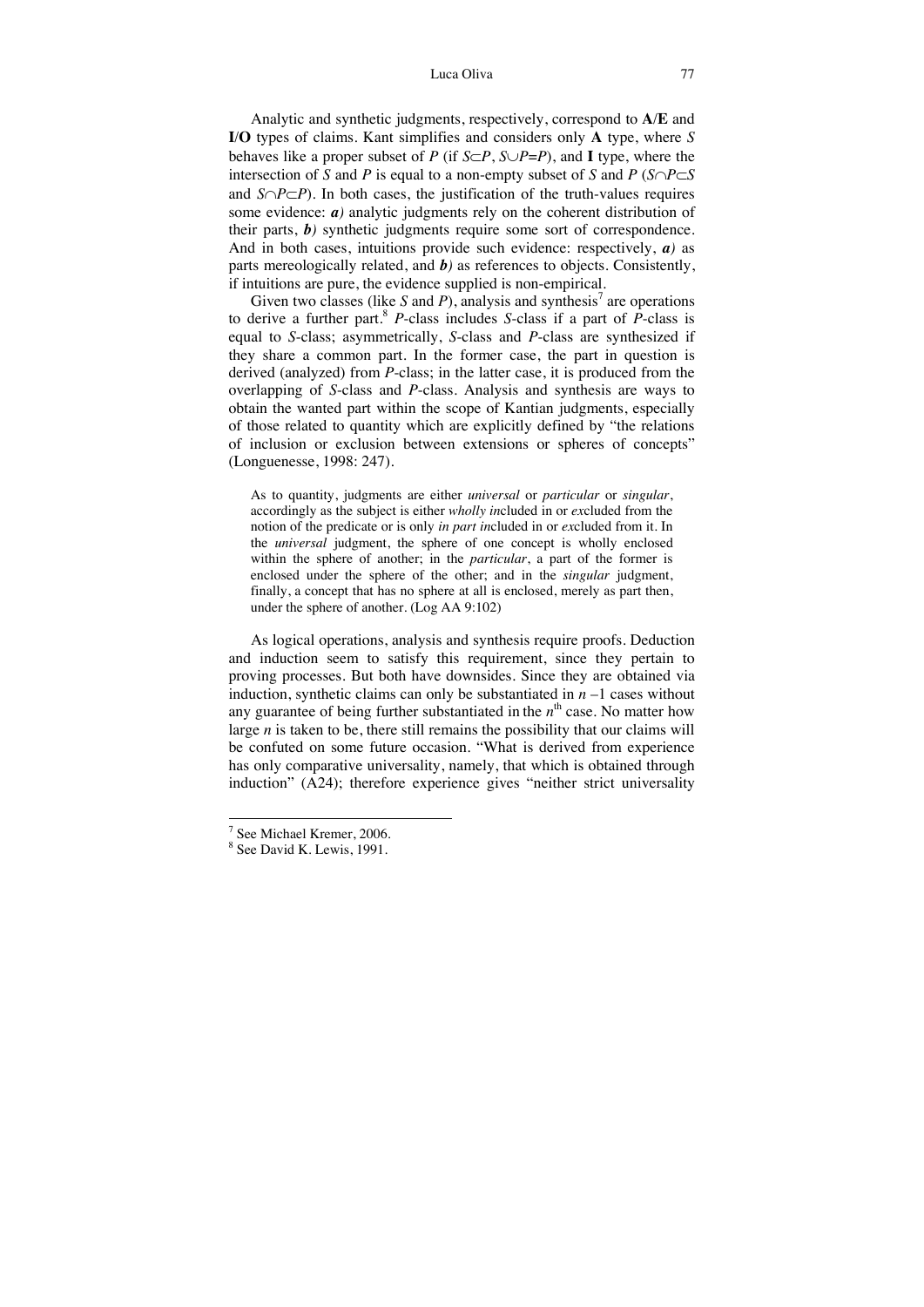nor apodeictic certainty" (A31/B47). Thus, whatever is derived from experience looks alike, namely contingent. At best, synthetic claims are valid generalizations, thus reducible to Hume's custom-induced inferences. This is not the case with analytic claims based on deduction, which, however, are ultimately resolved into mere tautologies, namely identities broken up into as many steps as, for instance, the calculus requires. The deduction from one step to another bestows necessity on analytic claims but deprives them of any possibility of yielding new knowledge.

In conclusion, Kantian intuitions clearly have a cognitive function. They justify judgments establishing the truth-values of terms and termrelations. In fact, the inclusion and exclusion of *S*-term and *P*-term are operations that pertain to analytic and synthetic compositions of intuitions.

# **3. Synthetic A Priori Judgments**

Beside the analytic and synthetic,<sup>9</sup> Kant identifies a controversial third kind of judgment, namely the synthetic a priori. In the *Doctrine of Method*<sup>10</sup>, he looks to the Euclidean model. Geometric claims genuinely challenge the analytic-synthetic distinction. On the one hand, they are synthetic, but on the other, they carry analytic connotations like strict universality (necessity). These claims are hardly reducible to mere identities in terms of tautologies: one can analyze and clarify "the concept of a figure enclosed by three straight lines, and possessing three angles", but "she can never arrive at any properties not already contained in these concepts" (A716/B744). Furthermore, to add a new property to a concept is a synthetic rather than an analytic operation. However, all inferences of geometry are carried out with strict and not merely comparative universality, i.e., *Ps* "cannot be otherwise" (A1/B3), that is, it is true in all possible worlds. Therefore, geometric claims are syntheses whose evidence derives not from experience (no abstraction is there involved). If they were empirical, they would be abstracted from particular instances via inductive reasoning, and thus would be neither necessary nor universally valid.

Kant classifies claims like the Euclidean as 'synthetic a priori', and attributes their special nature to intuitions. As he anticipates in the *Aesthetic*, "such judgments" are ultimately "based on intuition" (B73) in a non empirical way. They rather represent 'intuition based constructions' because their truth-value runs from one claim to another "through a chain

<sup>&</sup>lt;sup>9</sup> See R. Lanier Anderson, 2015.

 $10$  See Lisa A. Shabel, 2006.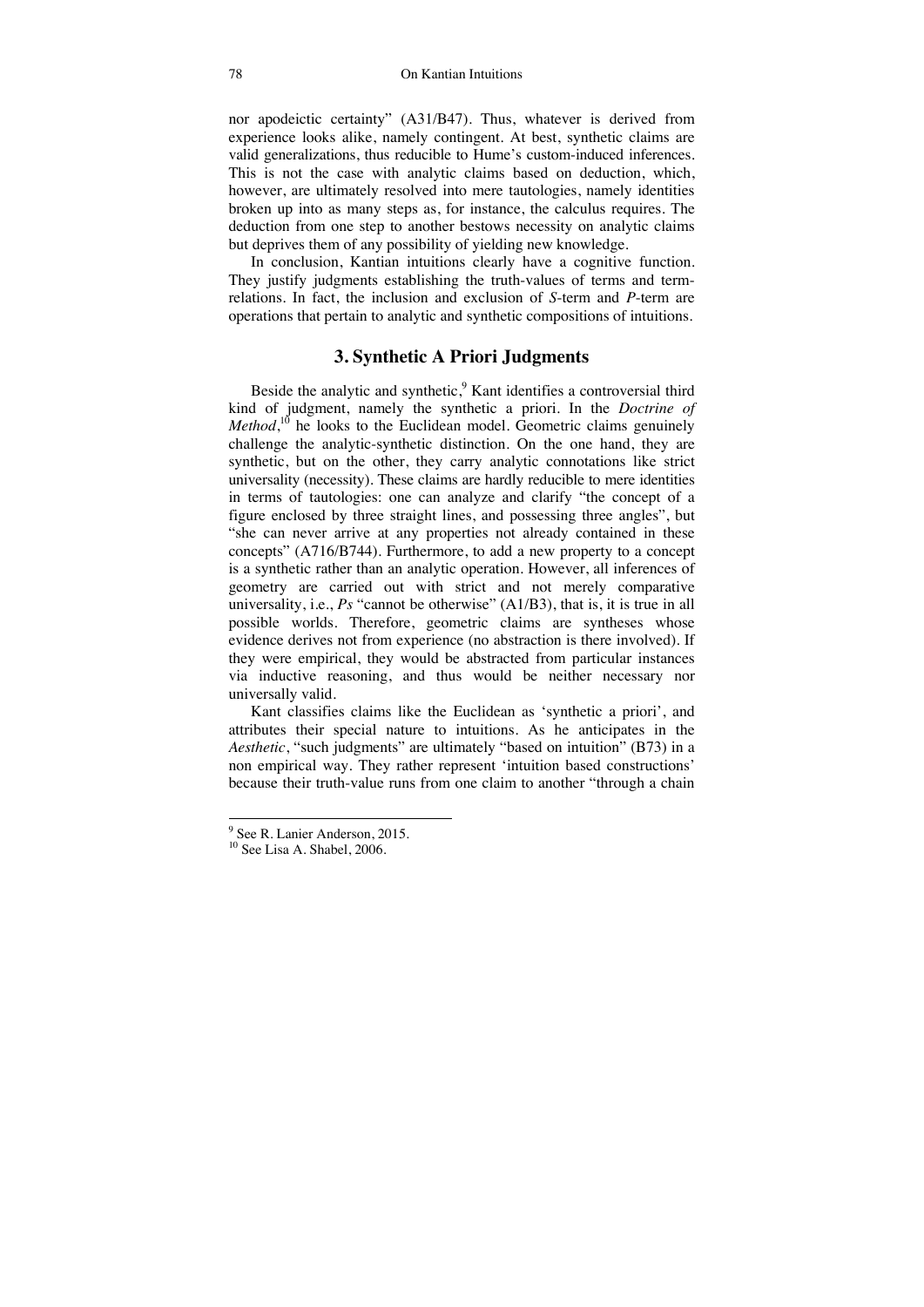## of inferences guided throughout by intuition" (A716/B744).

Here, then, in pure *a priori* intuitions, space and time, we have one of the factors required for solution of the general problem of transcendental philosophy: *how are synthetic a priori judgments possible?* When in *a priori* judgment we seek to go out beyond the given concept, we come in the *a priori* intuitions upon that which cannot be discovered in the concept but which is certainly found *a priori* in the intuition corresponding to the concept, and can be connected with it synthetically. (B73)

Since "from a mere concept no propositions can be obtained which go beyond the concept" (B41), to "pass beyond [a concept] to properties which are not contained in this concept, but yet belong to it [...] is impossible unless I determine my object in accordance with the conditions either of empirical or of pure intuition" (A718/B746). Therefore, the nature of intuitions eventually decides all kinds of synthetic judgments, including a priori ones. Kant extends the same conclusion to all mathematical claims broadly conceived, since as conceptual syntheses of pure intuitions they also carry non-empirical evidence. But how are these intuitions intended? Kant looks again to the Euclidian "inferences guided throughout by intuition" (A716/B744), and identifies two characteristics.

*a)* The evidence that replaces experience in geometric claims derives from the exhibition of concepts *in concreto*. Thus, mathematical concepts are somehow exhibited a priori by means of pure intuitions. In his first *Critique*, Kant makes this argument starting from the *Aesthetic*: "You must therefore give yourself an object a priori in intuition, and ground upon this your synthetic proposition" (A48/B65)." At the beginning of the *Analytic of Principles*, he adds: "transcendental philosophy has the peculiarity that besides the rule [...], which is given in the pure concept of understanding, it can also specify a priori the instance to which the rule is to be applied" (A135/B174). In the *Doctrine of Method*, he clarifies: "in mathematics [...] the concepts of reason must be forthwith exhibited *in concreto* in pure intuition" (A711/B739); therefore, "to *construct* a concept means to exhibit *a priori* the intuition which corresponds to it" (A713/B741).

*b)* The way in which mathematical thinking differs from philosophical analysis tells us more about the nature of intuitions: the latter is confined to concepts; the former pertains to the construction of concepts. According to Kant, "philosophical knowledge considers the particular only in the universal, mathematical knowledge the universal in the particular, or even in the single instance, though still always *a priori* and by means of reason" (A714/B742). Furthermore, "philosophical knowledge [...] has always to consider the universal *in abstracto* (by means of concepts), mathematics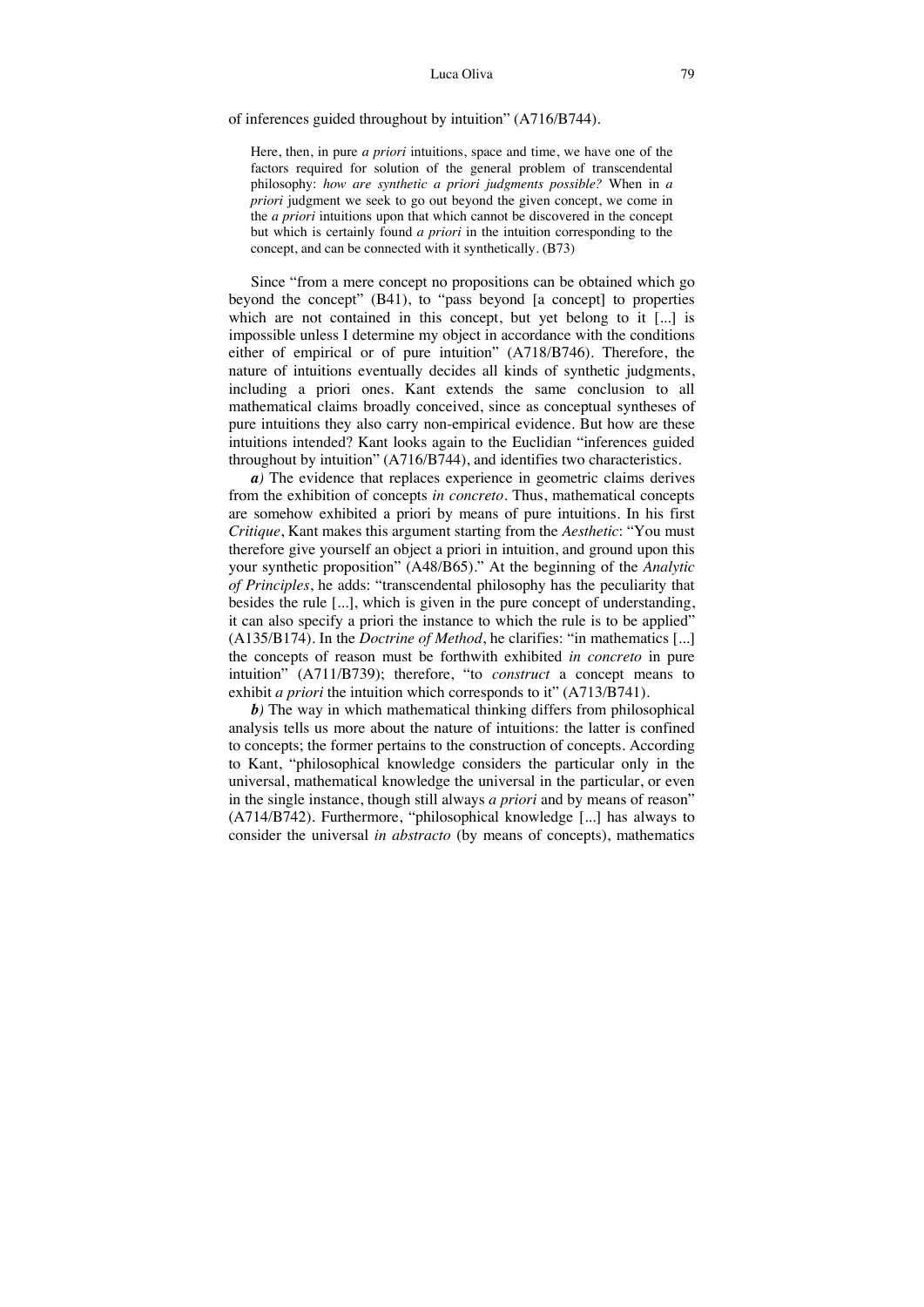can consider the universal *in concreto* (in the single intuition) and yet at the same time through pure *a priori* representation" (A734-5/B762-3).

For the construction of a concept we therefore need a *non-empirical* intuition. The latter must, as intuition, be a *single* object, and yet none the less, as the construction of a concept (a universal representation), it must in its representation express universal validity for all possible intuitions which fall under the same concept. Thus I construct a triangle by representing the object which corresponds to this concept either by imagination alone, in pure intuition, or in accordance therewith also on paper, in empirical intuition – in both cases completely *a priori*, without having borrowed the pattern from any experience. The single figure which we draw is empirical, and yet it serves to express the concept, without impairing its universality. (A713-4/B741-2)

*a)* To exhibit a concept *in concreto* means *b)* to represent something universal (like a concept) in a single instance. Pure intuitions are thus specified as individual instances of universal representations. Therefore, an intuition is "thought as containing an infinite number of representations *within* itself", while a concept is "thought as a representation which is contained in an infinite number of different possible representations (as their common character), and which therefore contains these *under* itself" (A25/B40).

Hence, Kantian intuitions are the answer to the main question of the first *Critique*, namely "How are a priori synthetic judgments possible?" (B 19). Kant's theoretical philosophy stands or falls on this. Let's see how to properly understand these intuitions and their logical nature.

# **4. The Hintikka-Parsons Argument**

Despite a few differences, Hintikka and Parsons offer a joint interpretation of Kantian intuitions that accommodates all of their characteristics within a logical picture. I call it 'the Hintikka-Parsons argument' (HP). HP moves from a premise concerning mathematical claims: since pure intuitions are all about representing the universal in the single instance, they consist in individual representations that stand for other representations. In this sense, individuality and universality are so combined that the latter is instantiated under the former. Therefore, HP concludes, these intuitions clearly realize the idea that a single object (individuality) may stand for a plurality of objects (universality), which is exactly the idea of free variables  $(x, y, z, z)$  and their inferences), for instance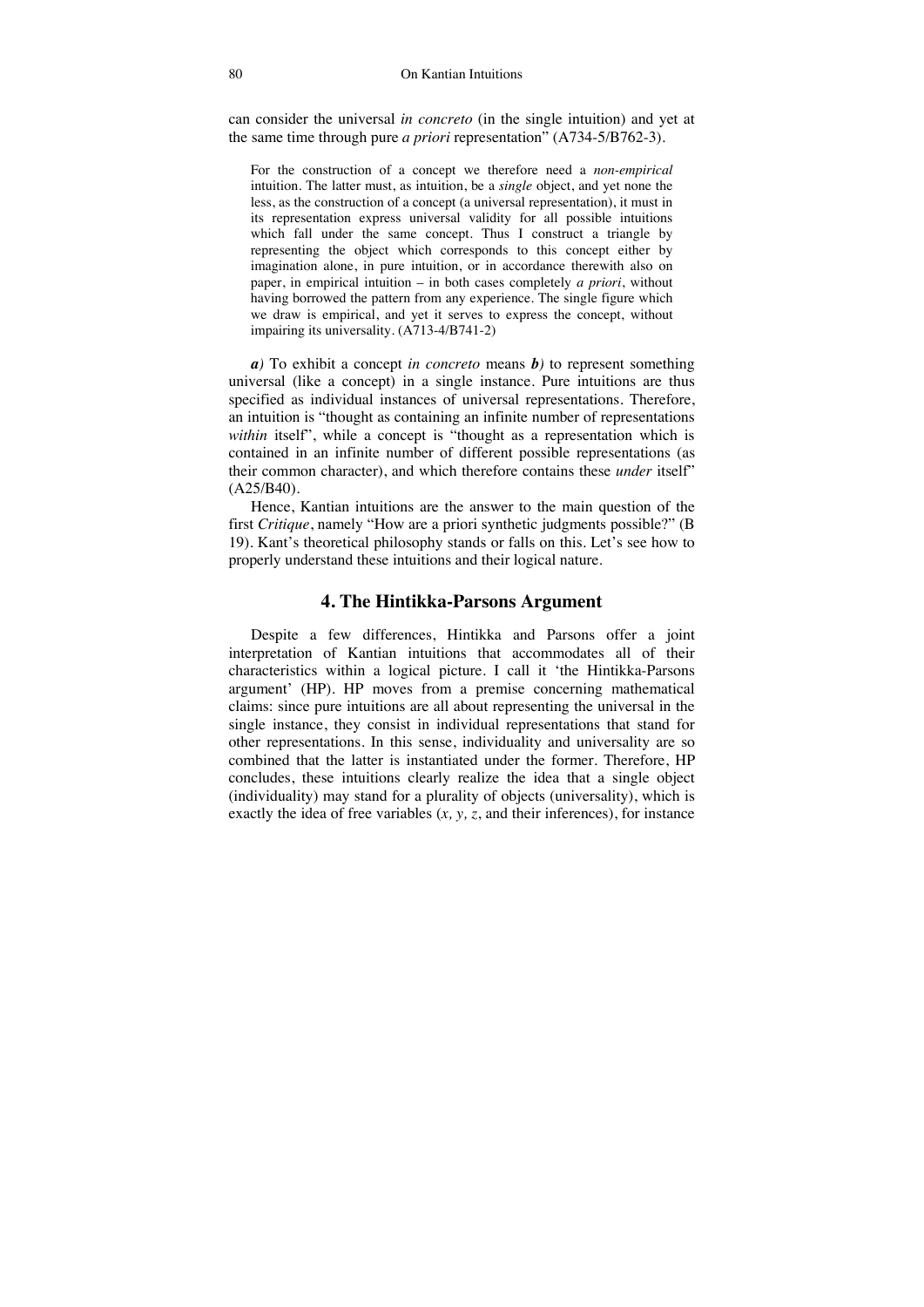in first-order quantificational  $logic<sup>11</sup>$ . Let's take a closer look.

Recall that, according to Kant, to construct a concept means to exhibit, a priori, an intuition that corresponds to the concept. Hintikka  $(1992<sup>1</sup>)$ inquiries about the nature of these intuitions. He starts by detaching them from any mental picture or anything visual: there is, he says, "nothing intuitive about intuitions" (23). He then points to their individuality and the role they play in mathematical constructions: "in mathematics, one is all the time introducing particular representatives of general concepts and carrying out arguments in terms of such particular representatives" (24). In fact, using algebraic symbols is not meant to furnish ourselves with images. Kantian intuitions, like those symbols, are representatives of general concepts. In this case, "if we can assume that the symbols we use in algebra stand for individual numbers, then it becomes trivially true to say that algebra is based on the use of intuitions" (26-7).

Then we can also understand what Kant had in mind when he called algebraic operations, such as addition, multiplication, and division, constructions. For what happens when we combine in algebra two letters, say *a* and *b*, with a functional sign, be this *f* or *g* or + or • or :, obtaining an expression like  $f(a, b)$  or  $g(a, b)$  or  $a + b$  or  $a \cdot b$  or  $a : b$ ? These expressions, obviously, stand for individual numbers or, more generally, for individual magnitudes, usually for individuals different from those for which *a* and *b* stood for. What has happened, therefore, is that we have introduced a representative for a new individual. And such an introduction of representatives for new individuals, i.e., new intuitions, was just what according to Kant's definition happens when we construct something. The new individuals may be said to represent the concepts 'the sum of *a* and *b*', 'the product of *a* and *b*', etc. (27)

j <sup>11</sup> There is an objection to HP that moves from Kant's examples of synthetic a priori judgments, like "everything which happens has its cause" (A9/B13), and thus subverts HP's main assumption that the first *Critique* is centered on mathematical claims. However, the primacy of mathematical method is systematic throughout the first *Critique.* Not only was the *Doctrine of Method* written prior to the *Aesthetic*, but also the *Prolegomena*, the work that is supposed to explain the arguments of the first *Critique*, explicitly appeals to mathematical claims from the very outset. In regard to synthetic a priori judgments, Kant clarifies that "with the concept of cause I do really go beyond the empirical concept of an event (something happening), yet I do not pass to the intuition which exhibits the concept of cause *in concreto* [...] I therefore proceed merely in accordance with concepts; I cannot proceed by means of the construction of concepts" (A722/B750). This evidence is simply overlooked by critics of HP.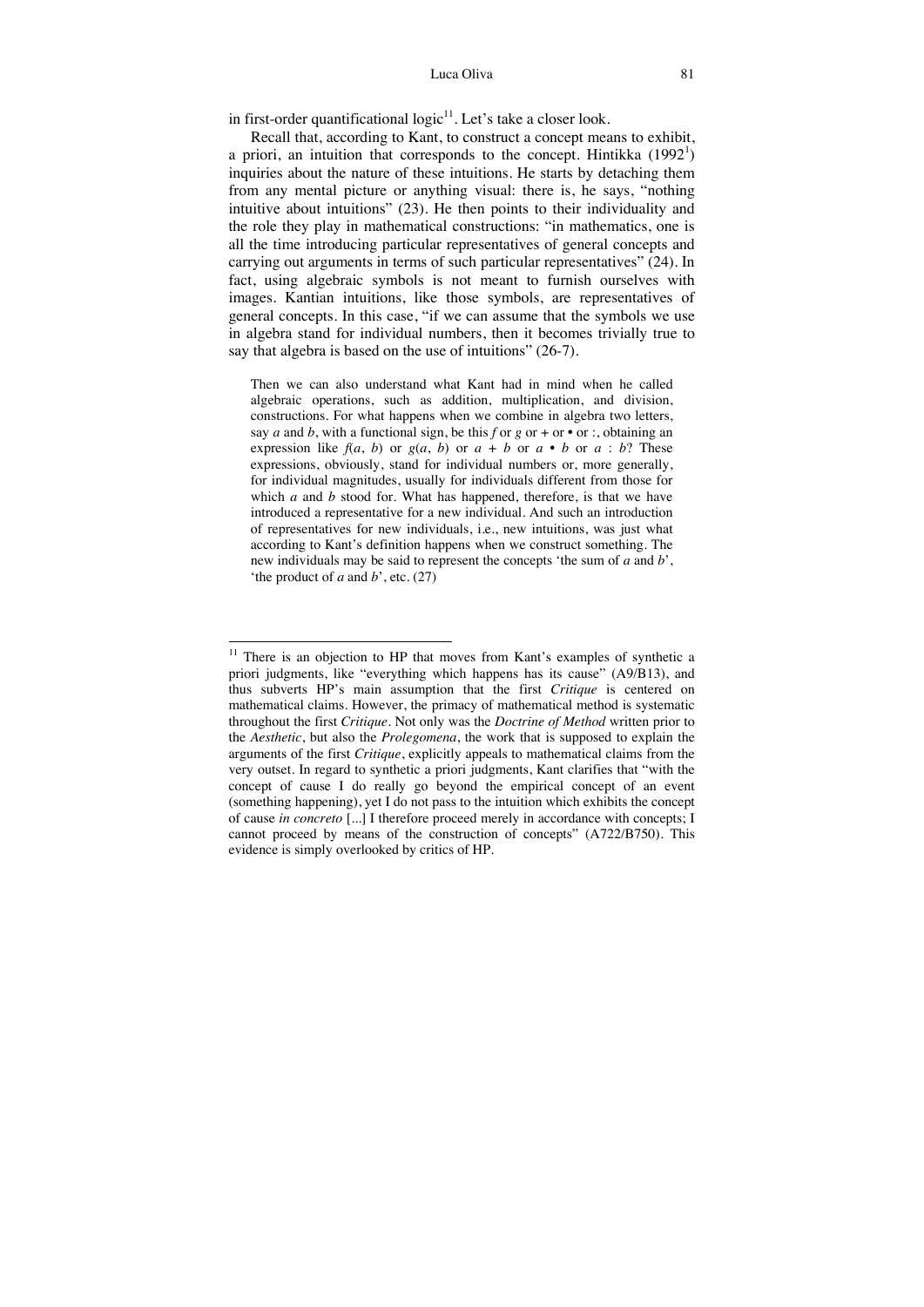In this context, analytic and synthetic are two methods of 'carrying out a proof' or 'construction.' They represent active processes of *seeking* and *finding* that cannot pertain to perceptions. Hintikka rejects the idea of reducing Kantian intuitions to such passive perceptions. If it were the case, he claims, Kant's doctrine would be "hopelessly wrong" because we can know individuals "even in areas where sense-perception is not involved at all, e.g., in dealing with numbers and other abstract entities"  $(1992^2: 348)$ . Consistently, Hintikka criticizes Parsons's insistence on the immediacy of intuitions. In this sense, "*a priori* intuitions are not characterized by an especially immediate relation to their objects; they are precisely intuitions used in the absence of their objects" (358). Therefore, he concludes, they can hardly be intended as perceptual.

But, replies Parsons, the symbols implied by conceptual constructions in intuition<sup>12</sup> are perceptible objects. Those constructions need something phenomenological<sup>13</sup> like perceptions (represented by single instances). In this regard, Hintikka fails to account for the sensible side of Kantian intuitions<sup>14</sup>. Furthermore, though immediacy entails singularity, the reverse, says Parsons, need not hold. Therefore, the immediacy criterion is not "simply a corollary of the individuality criterion" (342), as Hintikka mistakenly holds. Despite this, Parsons endorses Hintikka's logical interpretation and claims: "a picture common to us is of pure intuitions as analogous to *free variables*, with predicates attached to them representing the concepts they construct"  $(1992<sup>4</sup>: 74)$ . In fact, "free variables, and terms containing them, have the property that Kant requires of an intuition constructing a concept, in that they are singular and yet also 'express universal validity' in the role they play in arguing for general conclusions"  $(1992<sup>2</sup>: 78)$ . But this is not all they have in common.

Hintikka and Parsons also share the reference to Beth.<sup>15</sup> In the proof that the base angles of an isosceles triangle are equal, Beth was the first to notice that:

We proceed, as is well known, as a rule as follows: first we consider a particular triangle, say ABC, and suppose that AB=AC; then we show that  $\angle ABC = \angle ACB$  and have thus proved that the assertion holds in the particular case in question. Then one observes that the proof is correct for an arbitrary triangle, and therefore that the assertion must hold in general (1956-7: 365).

j

<sup>&</sup>lt;sup>12</sup> See Gordon G. Brittan, 1992.

<sup>13</sup> See Carl J. Posy, 2000.

<sup>&</sup>lt;sup>14</sup> See Manley Thompson, 1992.

<sup>&</sup>lt;sup>15</sup> See Michael Friedman, 1990.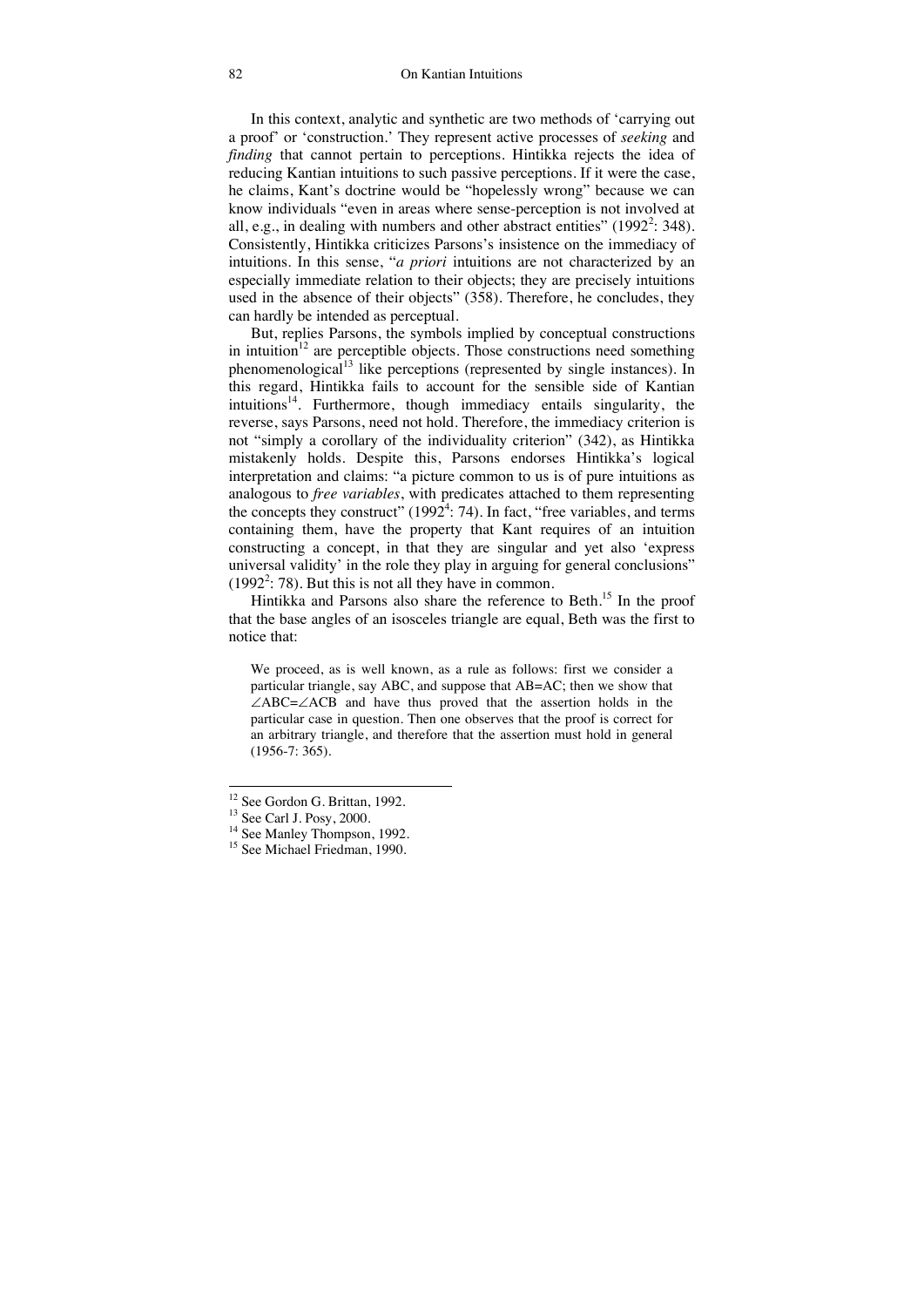Parsons reads Beth's argument as a case of universal generalization (UG), where we want to prove  $(x)(Fx\supset Gx)$ . Therefore, we assume a particular *a* such that  $Fa$ , deduce  $Ga$ , and obtain  $Fa\supset Ga$  independently of the hypothesis; but since *a* was arbitrary,  $(x)(Fx\supset Gx)$  follows. Hintikka rather focuses on the existential instantiation (EI):  $(\exists x) Fx$ /*Fa*//*p*. But both UG and EI, says Parsons, turn on "the use of a free variable which indicates *any* one of a given class of objects, so that an argument concerning it is valid for *all* objects of the class" (55). Thus, in modern logic<sup>16</sup>, pure intuitions behave like instantiations. In fact, argues Hintikka, by instantiation methods "we introduce a representative of a particular entity a priori, without there being any such entity present or otherwise given to us" (346). This logical characterization of Kantian intuitions, he concludes, "has been misunderstood almost universally"  $(345)$ .<sup>17</sup>

# **5. Quantifying over Intuitions**

HP shows consistency with the quantification involved by the Kantian construction of concepts. As he identifies the possibility of conceptual constructions with the synthesis of the manifold of pure intuitions, Kant thinks of these intuitions in terms of quanta, namely quantified parts (or properties). Recall that in modern logic, binding a variable that ranges over a domain of discourse is called 'quantification.' In this sense, free variables are intended to be quantified. Since intuitions imply quanta, their logical connotation is hardly deniable.

Let's go back to the notion of object. According to Kant, an object is a collection of properties (representations). Intuitions and concepts respectively provide properties and synthetic unity (collection). Any object is, thus, determined by the conceptual synthesis of the manifold of intuitions; and the same manifold can be seen either as empirical or as pure, depending on (the presence or absence of) sensations. The material element (sensation) of such manifold derives only from experience, namely a posteriori, while the formal element of it (synthesis and pure intuitions) is already available a priori. At this point, the conceptual construction comes into play: if "an *a priori* concept [...] already includes in itself a pure intuition [...] it can be constructed" (A719/B747), otherwise not. But if it is the case, what kind of object does derive from the synthesis of such a pure manifold? What object is made by pure intuitions alone? Kant's answer is straightforward:

j

<sup>16</sup> See Thomas Lockhart, 2006.

<sup>&</sup>lt;sup>17</sup> See Robert Hanna, 2001.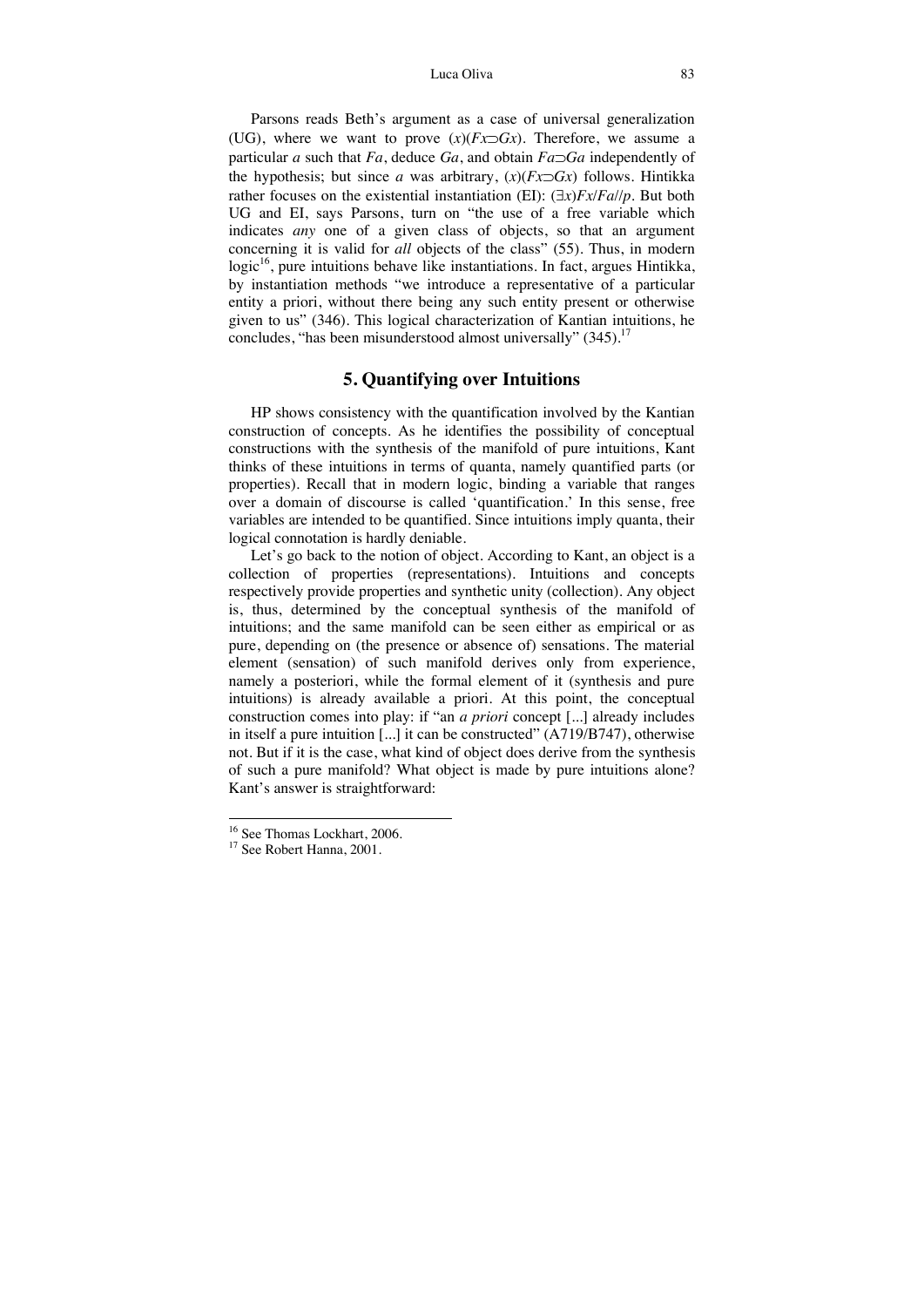As regards the formal element, we can determine our concepts in *a priori* intuition, inasmuch as we create for ourselves, in space and time, through a homogeneous synthesis, the objects themselves – these objects being viewed simply as *quanta*. (A723/B751)

From the synthesis of the pure manifold derive 'quanta', that is, objects (wholes) whose parts allow for quantification, and each of these parts corresponds to a pure intuition, which is, therefore, thought of as quantifiable from the outset. It is, then, quite consistent for Kant to hold that mathematical knowledge is "limited exclusively to quantities"; in fact, "it is the concept of quantities only that allows of being constructed, that is, exhibited *a priori* in intuition" (A714/B742). In this sense, the notion of quanta represents a building block of intuition-based constructions.

Quanta are further specified, for "mathematics does not only construct magnitudes (*quanta*) as in geometry; it also constructs magnitude as such (*quantitas*), as in algebra" (A717/B745); they instantiate ostensive and symbolic constructions in intuition, respectively. In both cases, *a)* quanta represent homogeneous parts proportionally combined, *b)* which depend on the nature of space and time, and  $c$ *)* which, if restricted to symbolic constructions, also account for natural numbers.

A concept of space and time, as quanta, can be exhibited *a priori* in intuition, that is, constructed, either in respect of the quality (figure) of the quanta, or through number in their quantity only (the mere synthesis of the homogeneous manifold). (A720/B748)

*a*) Kant characterizes quanta by means of part-whole relationships<sup>18</sup> and proportions. His leading idea is that combining homogeneous parts leads to magnitudes. However, the combinations of parts require proportions  $(ratios)^{19}$ , since only parts that stay in proportion can be either bigger or smaller or equal. And proportions require part-whole relationships because, in order to be in proportion (bigger, smaller, equal), two parts must be seen as inside of one another, that is, as part and whole. Thus in *Metaphysics L<sub>2</sub>*: "something is larger than the other if the latter is only equal to a part of the former" (28:561), that corresponds to: " $A >$  than B if a part of  $A=B$ ; in contrast  $A < B$ , if A is equal to a part of B" (28:506). In this sense, the homogeneity<sup>20</sup> of the parts is assumed for their relations

 $\overline{a}$ 

 $18$  See Charles Parsons,  $1992<sup>1</sup>$ 

<sup>&</sup>lt;sup>19</sup> See Daniel Sutherland, 2004, and 2006.

<sup>&</sup>lt;sup>20</sup> In *Metaphysics Vigilantius*  $(K_3)$ , Kant differentiates between *quantum* and *compositum*. Both are magnitudes containing a plurality, but the latter stands for "an aggregate of heterogeneous parts", while the former accepts only homogeneous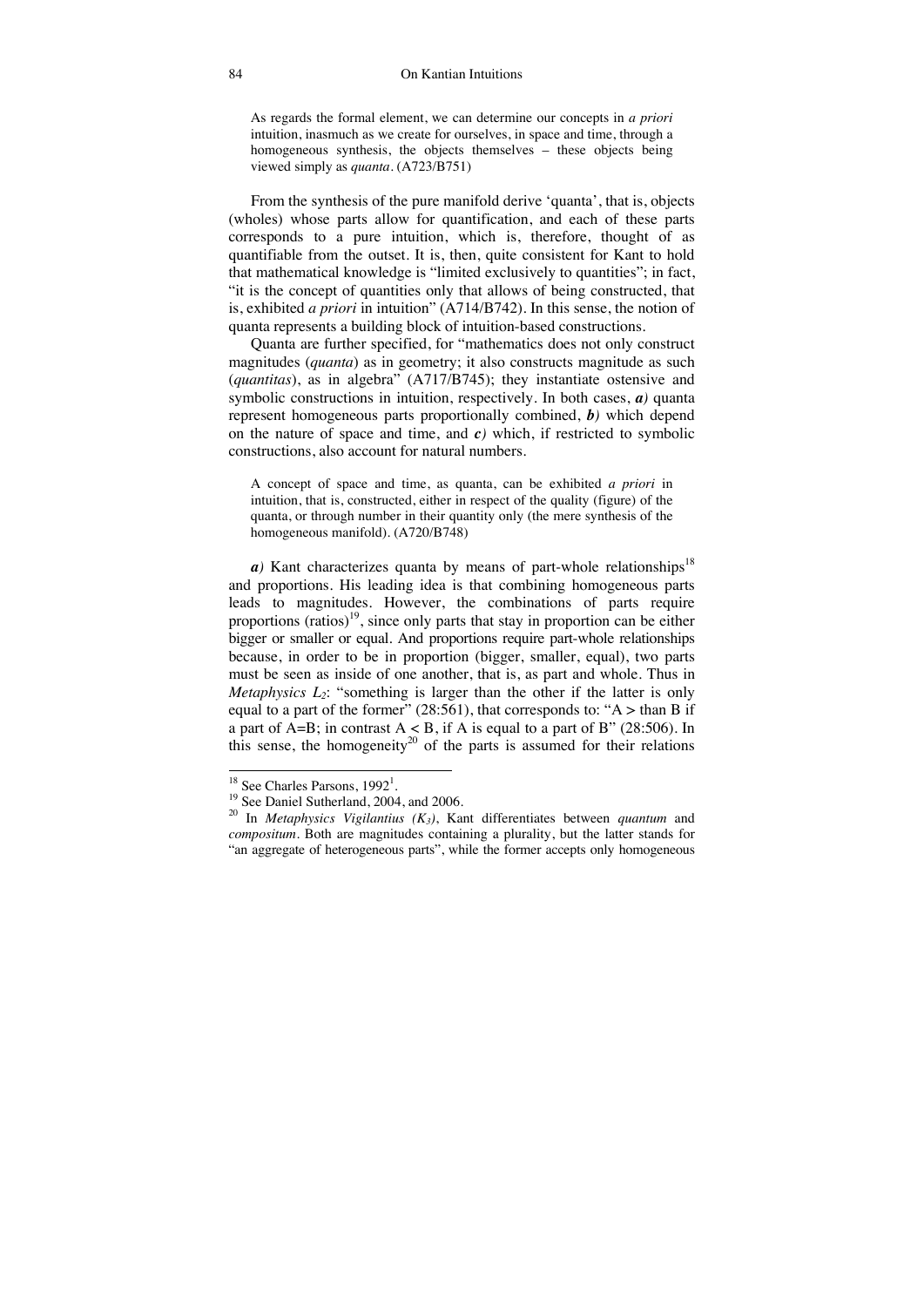from the outset. Therefore, "each quantum is as a multitude; each quantum must thus also consist of homogeneous parts" and, as such, "each quantum can be increased or decreased" (28:561). According to mereological combinations, "something is larger than the other if the latter is only equal to a part of the former"; thus "for something to alter into a larger is to increase, and for something to alter into a smaller is to decrease" (28:561).

*b)* As quantified parts, intuitions are proportionally combined in a whole. I trace these quanta back to the nature of space and time as it is presented in the *Aesthetic*. Here, Kant argues for the ideality of space and time: if abstracted from everything real (empirical and a posteriori), they are still available as ideal (pure and a priori) places. Even if they are empty, space and time are still something that can be described in mereological terms, namely wholes whose parts are introduced by arbitrary limitations and, accordingly, characterized by magnitudes. After all, "the magnitude of an intuition" is generated by "the synthesis of one and the same thing in time and space" (A724/B752), and "space is represented as an infinite *given* magnitude" (A25/B40). In this sense, I believe that the ideality of space and time already carries a logical connotation on which quanta ultimately depend.

*c)* If quanta are thought in succession, they represent numbers. Kant assumes that "numerus *est quantitas phenomenon*" (A146/B186), and he consistently identifies the notion of number<sup>21</sup> with the schema of magnitude. This schema derives from variations on quanta that imply time-series, which is required for the addition of discrete quanta. The addition is "due to my generating time itself" (A143/B182) "in the successive apprehension of an object" (A145/B184). In this case, schema and time-succession are thus intertwined: "the pure *schema* of magnitude (*quantitatis*), as a concept of the understanding, is *number*, a representation which comprises the successive addition of homogeneous units" (A142/B182). Schemata are "universal rules of synthesis" (A146/B185). They do not limit the conceptual synthesis to any individual instance, but rather consider "the subsumption of intuitions under pure concepts" (A138/B177) in general. For example, a specific concept (image) of triangle "would never attain that universality of the concept which renders it valid of all triangles,

-

parts. Thus, "[a] composite differs from quantum, and the many would in that case be able to be a variety, every quantum contains a multitude but not every multitude is a quantum; rather [it is one] only when the parts are homogeneous" (29:991).

 $21$  My analysis of this notion is limited to quanta. It is, however, worth mentioning that the idea of succession has been abandoned in modern mathematics, where claims are made about timeless structures. Frege already uses timeless relations to claim, for instance, that one set is the union of two others.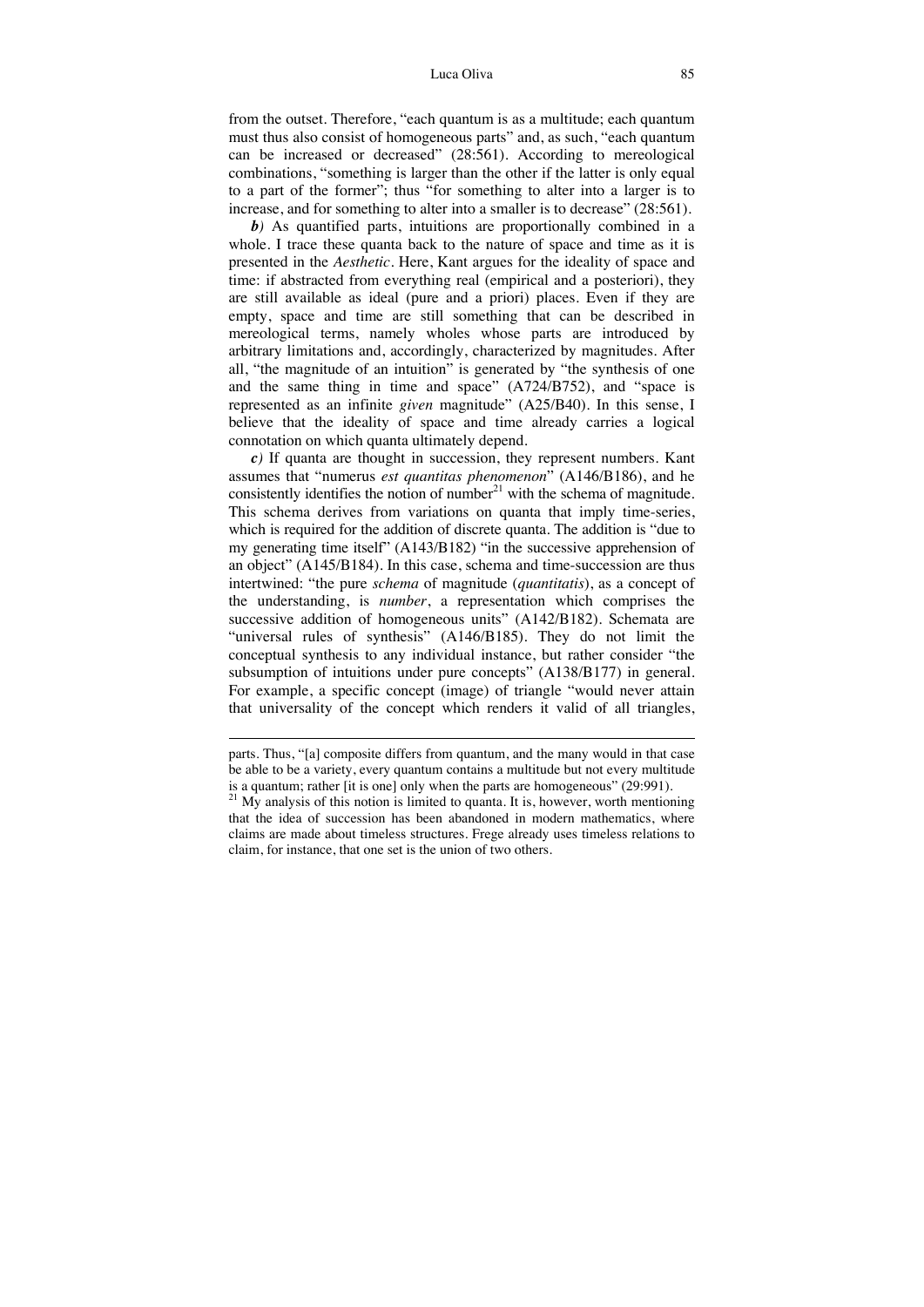whether right-angled, obtuse-angled, or acute-angled; it would always be limited to a part only of this sphere" (A141/B180). In this sense, a schema represents a higher order of universality in contrast to (and in connection with) a specific universal concept. $22$ 

Thus, "all the various operations through which the magnitudes are produced and modified" are "in accordance with certain universal rules" (A717/B745); and these rules pertain to schemata. In the case of numbers, the schema of magnitude is the main rule for deriving magnitudes; it employs both conceptual syntheses and time-series. These syntheses correspond to the categories of quantity (*unity*, *plurality*, *totality*) and are so employed that they establish a unit, repeat the unit, and sum the repeated units; they, claims Longuenesse, allow for "the repetition of unit as many times as one wishes" (1998: 267). Similar conclusions are reached by Guyer (1987: 190-6). In this sense, the *Prolegomena* explicitly refer quantity to measure;<sup>23</sup> here, in fact, the categories of *unity*, *plurality*, and *totality* correspond to *measure*, *magnitude*, and *the whole*, respectively. Consistently, this schema of quantity explains numbers in terms of units synthesized in successive addition; and, since synthesized units are discrete quanta, numbers are derived from the series of quanta, namely quantified intuitions.

A unit is established by introducing a limitation in continuous quanta, which are represented by space and time. Kant identifies two kinds of quanta: "a quantum continuous in itself is one in which the number of parts is indeterminate; a quantum discrete in itself is one in which the number of parts is arbitrarily determined by us" (28:561). Therefore, units correspond to discrete quanta and, consistently, behave like "assignable parts" within the field of continuous quanta. Space and time are thus subject to arbitrary partitions, namely numerations: "discrete quantum is therefore called number" because "through number we represent each quantum as discrete" (28:561). In this sense, a number is clearly conceived as extensive magnitude, namely a magnitude that allows for mereological

 $\overline{a}$ 

 $22$  Recall that a set formalizes the idea of grouping objects together and views them as single entity. It may be any well-defined collection of objects (elements or members), which is specified either in a tabular form by listing its elements: *A*={*a*,  $e$ , *i*, *o*, *u*}, or in a set-builder form by stating its properties or rules: *B*={*x* : *x* is an even integer,  $x>0$ . Now, if we stipulate that categories behave like logical operators, then we need symbols that stand for variables or constants together with a property method of specifying the set. Intuitions can provide the former, and schemata can provide the latter. In this sense, a schema can be seen as a rule for arranging symbols via categories.

 $23$  See Gary Hatfield, 2006.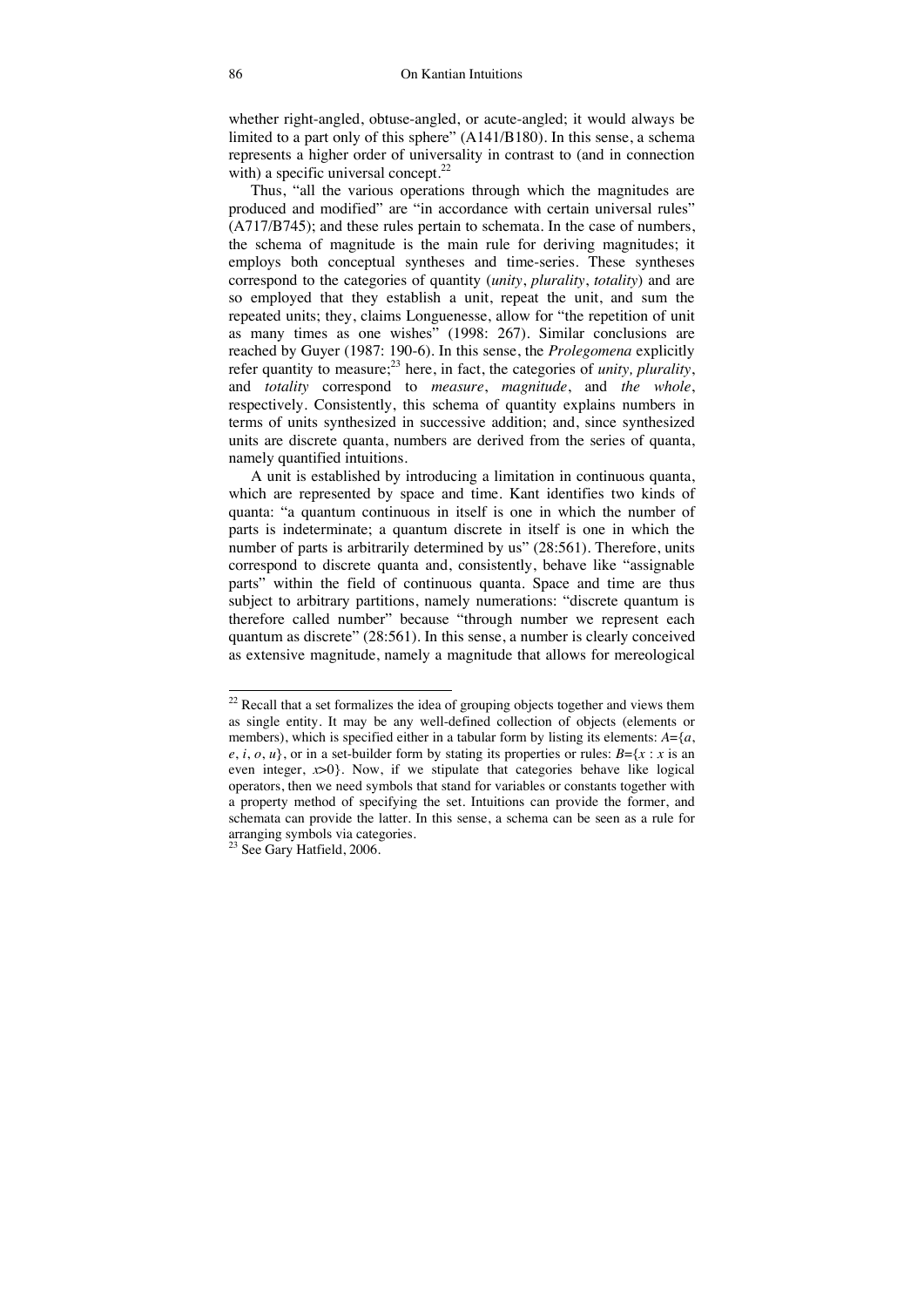partitions; $^{24}$  and, according to Kant, "all intuitions are extensive magnitudes" (B202).

In conclusion, the Kantian notion of quanta clearly derives numbers from quantifications over intuitions. Therefore, the only connotation that properly characterizes these intuitions is logical. Consistently, HP is confirmed.

## **6. Intuitions and Mathematical Induction**

Further evidence for HP comes from mathematical induction, a kind of reasoning that is usually neglected by Kant scholars.

Kant believes (but many don't) that mathematics exemplifies "the method of attaining apodeictic certainty" (A713/B741), if there is any. In fact, the first *Critique* inquires into the nature of synthetic a priori claims because they represent a pattern for mathematical claims. They look like the right way to "combine some of the features of empirical propositions with some of the features of analytic propositions" (Strawson, 1966: 277). In synthetic a priori claims, the certainty that comes a priori from analysis meets the knowledge that derives a posteriori from synthesis. However, I believe that in these claims, 'a priori' and 'a posteriori' do not pertain to the synthesis but rather characterize its justification.<sup>25</sup> If I am right, the part played by Kantian intuitions in mathematical concepts resembles the role of variables in mathematical induction.26

Mathematical induction (MI) is a formal proof whose aim is to show that LHS (left hand side) is equal to RHS (right hand side). The proving process runs in a few steps: *1)* show the statement is true for the initial

 $\overline{a}$ 

<sup>&</sup>lt;sup>24</sup> Thus in *Metaphysics L<sub>2</sub>*: "All magnitudes (quantities) can be considered in two ways: either extensively or intensively. There are objects in which we distinguish no multitude of homogeneous parts; this is *intensive* magnitude. This magnitude is the degree. The objects in which we distinguish a multitude of homogeneous parts have *extensive* magnitude. The intensive magnitude is the magnitude of the degree, and the extensive magnitude is the magnitude of the aggregate." (28:562) The same argument appears in the first *Critique*: "All combination (*conjunctio*) is either composition (*compositio*) or connection (*nexus*). The former is the synthesis of the manifold where its constituents do not necessarily belong to one another. […] Such also is the synthesis of the *homogeneous* in everything which can be *mathematically* treated. This synthesis can itself be divided into that of *aggregation* and that of *coalition*, the former applying to *extensive* and the latter to *intensive* quantities. The second mode of combination (*nexus*) is the synthesis of the manifold so far as its constituents *necessarily belong to one another*." (B201) 25 See Philip Kitcher, 2006.

<sup>&</sup>lt;sup>26</sup> See David S. Gunderson, 2011.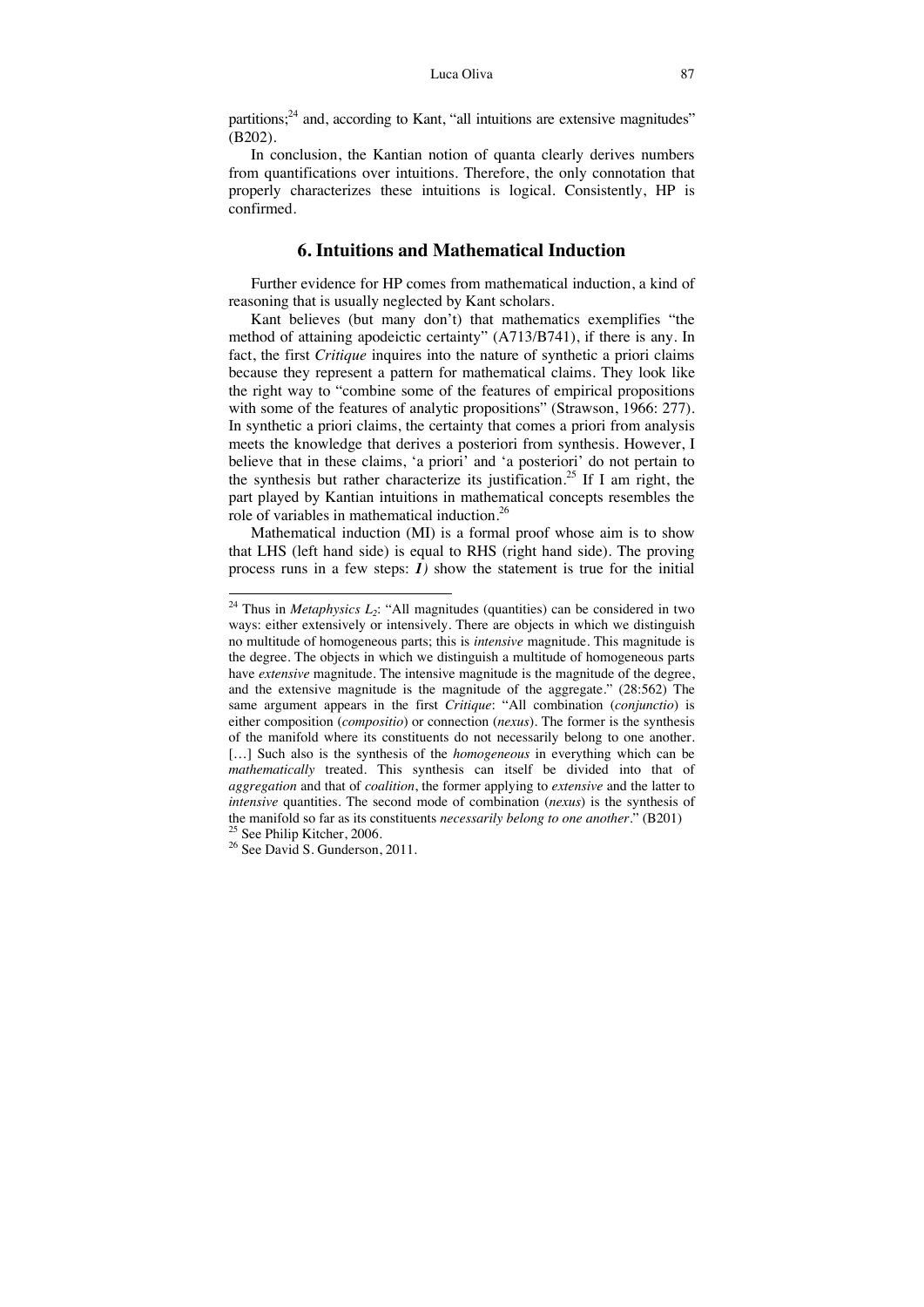value of *n* (base case); 2) assume the statement is true for  $n=k$ (assumption); 3) prove the statement is true for  $n=k+1$  (induction); and 4) assert that statement must be true for all values of *n* (conclusion).

Let's apply the proof to solve an exemplary question. Prove  $2+4+6+...+2n=n(n+1)$  by MI. In this case, 2*n* is a general formula for each of the values  $(2, 4, 6...)$  up to  $2n$ : establishing  $n=1$  gives the value of 2 (first value), *n*=2 gives 4 (second value), and so on to 2*n* that gives us the last term; therefore,  $n=2$  gives us the value of each term.

- *1)* Show it is true for *n*=1 (initial value of *n*). For the general formula (2*n*) to equal to the first value, *n* has to be 1. In fact, LHS=2 $\cdot$ 1=2 is equal to RHS=1 $\cdot$ (1+1)=2. Therefore, it is true for *n*=1.
- 2) Assume that it is true for  $n=k$ . By substituting *n* with *k*,  $2+4+6+...+2k=k(k+1).$
- *3)* Show it is true for  $n=k+1$ , that is  $2+4+6+...+2k+2(k+1)=$  $(k+1)(k+1+1)$ . Since the series must be continuous, numbers increase or decrease by 1 (in terms of *n*): given  $\ldots$ 2*k* –2, 2*k* –1, 2*k*,  $2k+1$ ,  $2k+2...$ ,  $2k$  derives from  $2(k+1-1)$ ; in other words, the initial value of *n* must *be included*. As assumed (2),<br> $2+4+6+...+2k=k(k+1)$ : therefore. LHS =  $k(k+1)+2(k+1)$  =  $2+4+6+...+2k=k(k+1)$ ; therefore,  $(k+1)(k+2)$  is equal to RHS =  $(k+1)(k+2)$ .
- *4)* The LHS and RHS are equal, therefore 2+4+6+...  $+2k+2(k+1)=(k+1)(k+1+1)$  is proved; then it is true that  $n=k+1$ . In *1*, we proved  $n=1$ ; in *4*, we proved  $n=k+1$ , i.e., that *n* is true for any number  $+1$ . In conclusion, the statement is true for  $n>1$ .

MI is a formal proof that establishes a given statement for all natural numbers. Two things must be noticed. First, though it is limited to mathematics, MI brings new knowledge; and, second, MI relies on variables throughout the inductive process. The assumption (step *2*) for induction (step *3*) precisely consists in the introduction of a variable of higher level  $(k)$  entailing a higher-order logic (Parsons, 1992<sup>3</sup>: 140). There is no other way to prove with certainty a chain of inductive-based relations. In conclusion, variables (*n*, *k*) are required for a synthesis a priori to call for certain inductive proofs (MI); and Kant explicitly identifies the role of these variables with pure intuitions. Therefore, HP is directly confirmed by MI.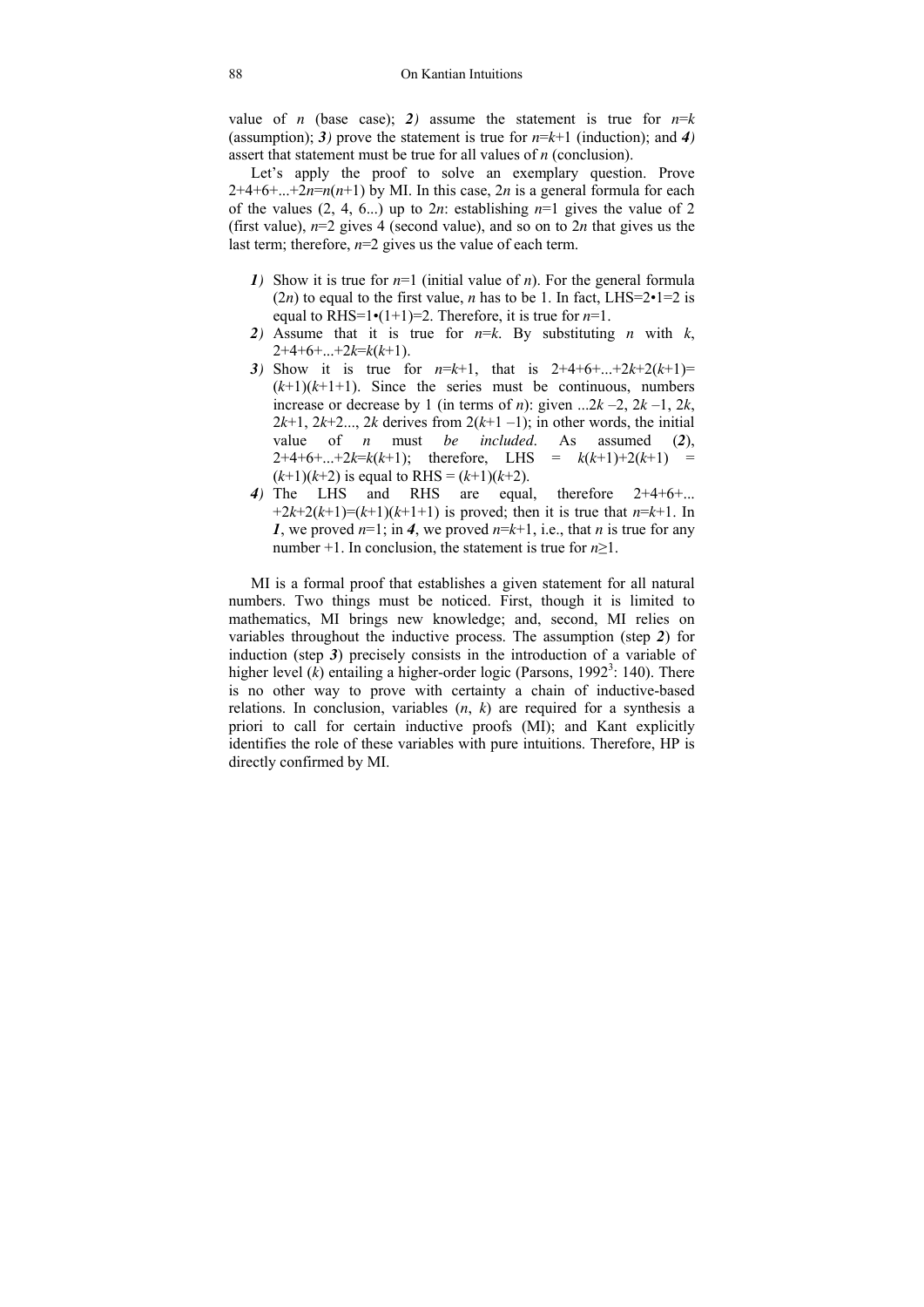## **7. Conclusions**

Let's draw a few conclusions. *a*) Intuitions are immediate representations of objects by Kantian definition. In this sense, they are references that provide evidence for our semantics. Our judgments rely on this evidence insofar as they aim to justify the relations of *S*-term and *P*-term that they claim. If *S*-term and *P*-term are intended as class relations, intuitions ultimately show their inclusion or exclusion. Sentences like 'the apple is green' or 'every part belongs to a whole' exemplify synthetic and analytic judgments, respectively symbolized by  $(\exists x)(Sx \cdot Px)$  and  $(x)(Sx \neg Px)$ ; they thus represent particular and universal claims, which can be reduced to relations of class intersection and class inclusion, namely  $S \cap P$  and  $S \supset P$ . This may explain the cognitive function of intuitions according to any classic theory of judgments. Kant starts here.

*b)* But, Kantian intuitions are still something, even without reference to an empirical object. Any specific collection of properties (empirical intuitions) mirrors the conceptual unity of pure intuitions, the nature of which is specified as ideal and mereological. Therefore, each of these intuitions behaves like a placeholder because it can stand for (be filled out by) any sensation whatsoever – Kant reasons via EG: if *Fa* or *Fy* then  $(\exists x)$ *Fx*. In this sense, intuitions are not only references for our semantics, they also correspond, as HP argues, to free variables for our formal semantics: Kant, indeed, thinks of them as individualities that stand for universalities, and grounds both the notions of synthetic a priori and quanta on them. But these intuitions can be logically categorized or quantified only if their nature is intended to be logical, and textual evidence from Kant clearly supports this interpretation. *c)* Furthermore, empirical and pure intuitions share the same synthesis but cannot appeal to the same evidence: the former call for experience, the latter do not. I believe, therefore, that 'a priori' and 'a posteriori' may pertain to the justification rather than the synthesis of Kantian judgments. In fact, if we look at the case of MI, we see a proving process that, independent of experience, guarantees those results that Kant allegedly attributes to synthetic a priori judgments, namely certainty and knowledge. MI and Kant, respectively, rely on variables and intuitions, which, thus, share the same function and nature.

HP represents a radical breakthrough that turns Kant's theoretical philosophy into mathematical intuitionism. After centuries of attempts, HP finally shows us how to read Kantian intuitions properly, and it also suggests a way to rethink Brouwer's (1913) understanding of the relation between formalism and intuitionism, which, I believe, is worth investigating.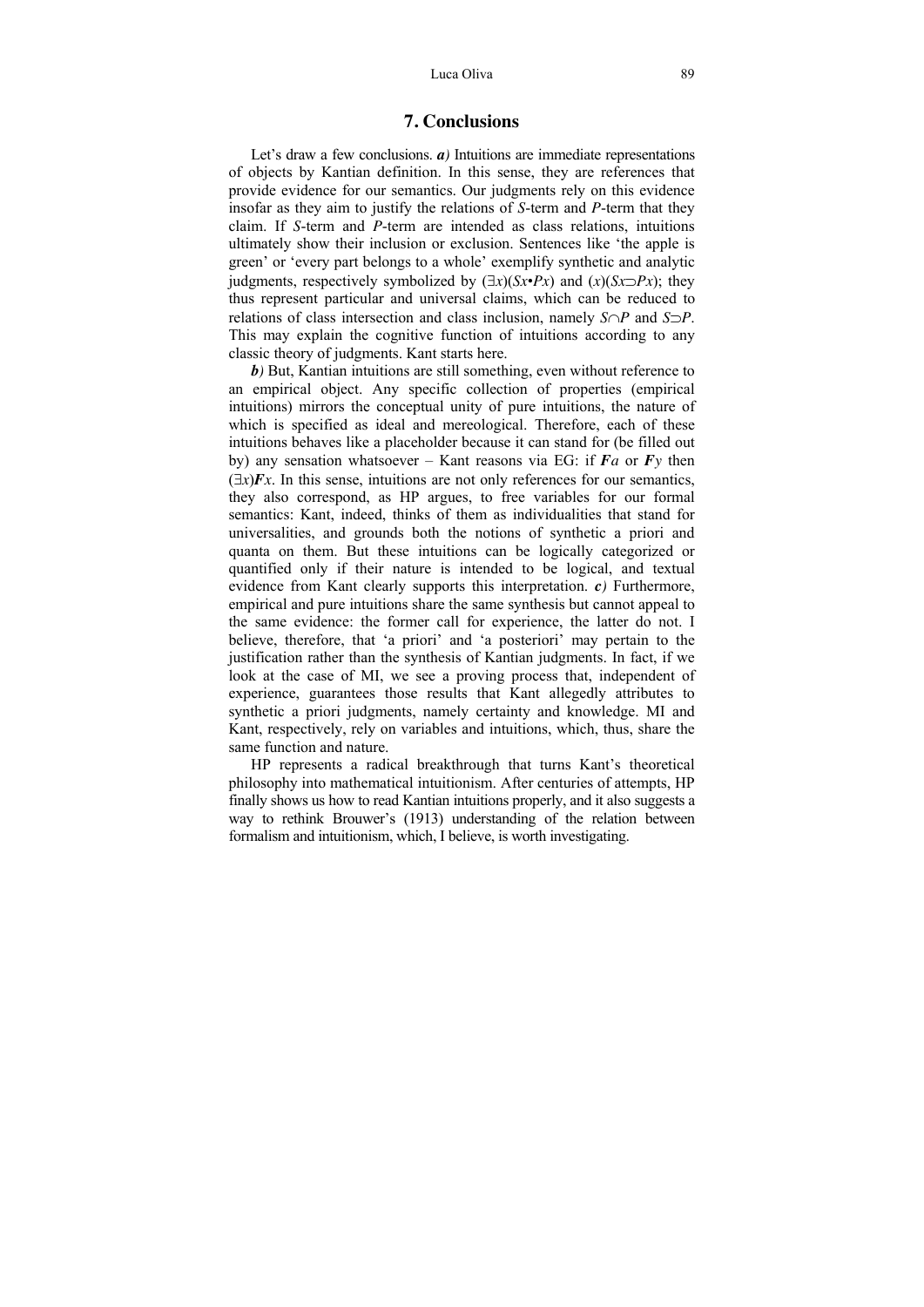# **Works Cited**

- Allison, Henry E. *Kant's Transcendental Idealism*. New Haven: Yale University Press, 2004.
- Anderson, Lanier R. *The Poverty of Conceptual Truth*. Oxford: Oxford University Press, 2015.
- Aquila Richard E. "The Holistic Character of Kantian Intuition," *Kant and Contemporary Epistemology*, Paolo Parrini (Ed.). Dordrecht: Kluwer, 1994: 309-29.
- Ayer Alfred J. *Language, Truth and Logic*. New York: Dover, 1952.
- Beth, Evert W. "Über Lockes 'allgemeines Dreieck'," Kant-Studien, 48 (1956-57): 361-80.
- Brittan Gordon G. "Algebra and Intuition," *Kant's Philosophy of Mathematics*, Carl J. Posy (Ed.). Dordrecht: Kluwer, 1992: 315-39.
- Brouwer Luitzen E. J. "Intuitionism and Formalism," Bulletin of the American Mathematical Society, 20 (1913): 81-96.
- Falkenstein Lorne. "Kant's Transcendental Aesthetic," *A Companion to Kant*, Graham Bird (Ed). Malden (MA): Wiley-Blackwell, 2010: 140- 53.
- Friedman, Michael. "Kant on Concepts and Intuitions in the Mathematical Sciences," Synthese, 84 (1990): 213-57.
- Frege Gottlob. *Grundgesetze der Arithmetik*, Jena: Pohle, (vol. I) 1893; (vol. 2) 1903.
- Garson James W. *What Logics Mean*. Cambridge: Cambridge University Press 2014.
- Gunderson David S. *Handbook of Mathematical Induction*. Boca Raton (FL): CRC Press, 2011.
- Guyer Paul. *Kant and the Claims of Knowledge*. Cambridge: Cambridge University Press, 1987.
- Hanna Robert. *Kant and the Foundations of Analytic Philosophy*. Oxford: Oxford University Press, 2001.
- Hatfield Gary. "Kant on the Perception of Space (and Time)," *The Cambridge Companion to Kant and Modern Philosophy*, Paul Guyer (Ed.). Cambridge: Cambridge University Press, 2006: 61-93.
- Hintikka Jaakko. "Kant on the Mathematical Method," *Kant's Philosophy*  of Mathematics, Carl J. Posy (Ed.). Dordrecht: Kluwer, 1992<sup>1</sup>: 21-42.
- —. "Kant's Transcendental Method and his Theory," *Kant's Philosophy of*  Mathematics, Carl J. Posy (Ed.). Dordrecht: Kluwer, 1992<sup>2</sup>: 341-59.
- Kant Immanuel. *Critique of Pure Reason*. New York: Palgrave Macmillan, 2003.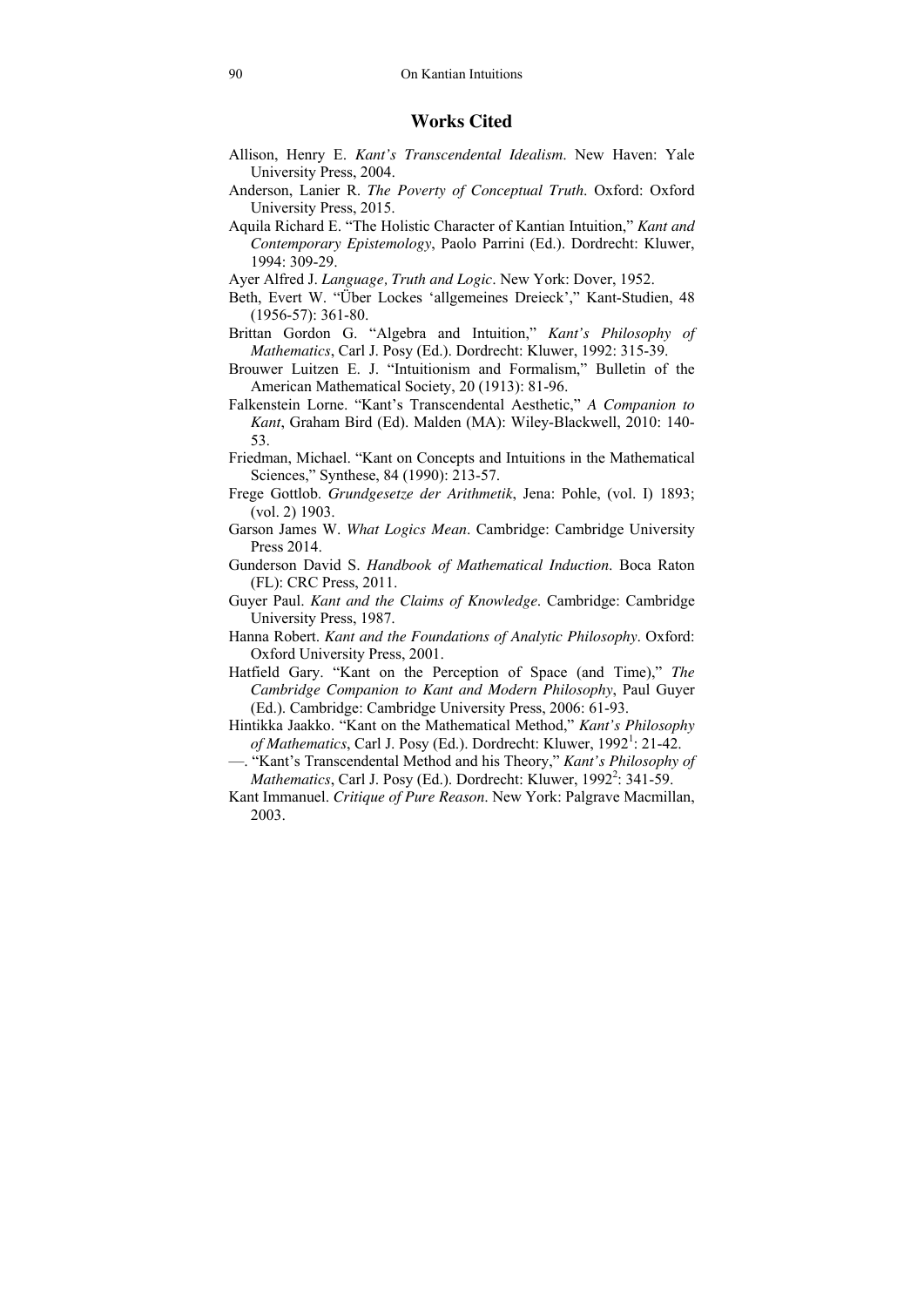- —. *Lectures on Metaphysics*. Cambridge: Cambridge University Press, 2001.
- —. *Prolegomena*, *Theoretical Philosophy after 1781*, Henry Allison and Peter Heath (Ed.s). Cambridge: Cambridge University Press, 2002: 49- 169.
- —. *The Jäsche Logic*, *Lectures on Logic*, J. Michael Young (Ed.). Cambridge: Cambridge University Press, 1992: 517-640.
- Kemp Smith, Norman. *A Commentary to Kant's Critique of Pure Reason*. London: Macmillan, 1918.
- Kitcher, Philip. "A Priori," *The Cambridge Companion to Kant and Modern Philosophy*, Paul Guyer (Ed.). Cambridge: Cambridge University Press, 2006: 28-60.
- —. "Kant and the Foundations of Mathematics," *Kant's Philosophy of Mathematics*, Carl J. Posy (Ed.). Dordrecht: Kluwer, 1992: 109-31.
- Kremer, Michael. "Logicist Responses to Kant: (Early) Frege and (Early) Russell," Philosophical Topics, 34 (2006): 163-88.
- Lewis, David K. *Parts of Classes*. Malden (MA): Wiley-Blackwell, 1991.
- Lockhart, Thomas. "Prolegomena to a Proper Treatment of Mathematics in the *Critique of Pure Reason*," Philosophical Topics, 34 (2006): 221- 81.
- Longuenesse, Béatrice. *Kant and the Capacity to Judge*. Princeton: Princeton University Press, 1998.
- Parsons Charles. "Arithmetic and the Categories," *Kant's Philosophy of Mathematics*, Carl J. Posy (Ed.). Dordrecht: Kluwer, 1992<sup>1</sup>: 135-58.
- —. "Kant's Philosophy of Arithmetic," *Kant's Philosophy of Mathematics*, Carl J. Posy (Ed.). Dordrecht: Kluwer, 1992<sup>2</sup>: 43-79.
- —. "The Impredicativity of Induction," *Proof, Logic and Formalization*, Michael Detlefsen (Ed). London and New York: Routledge, 1992<sup>3</sup>: 139-61.
- —. "The Transcendental Aesthetic," *The Cambridge Companion to Kant*, Paul Guyer (Ed.). Cambridge: Cambridge University Press, 1992<sup>4</sup>: 62-100.
- Pippin, Robert. *Kant's Theory of Form*. New Haven: Yale University Press, 1982.
- Posy, Carl J. "Immediacy and the Birth of Reference in Kant: The Case for Space," *Between Logic and Intuition*, Gila Sher and Richard Tieszen. Cambridge: Cambridge University Press, 2000: 155-85.
- Shabel, Lisa A. "Kant's Philosophy of Mathematics," *The Cambridge Companion to Kant and Modern Philosophy*, Paul Guyer (Ed.). Cambridge: Cambridge University Press, 2006: 94-128.